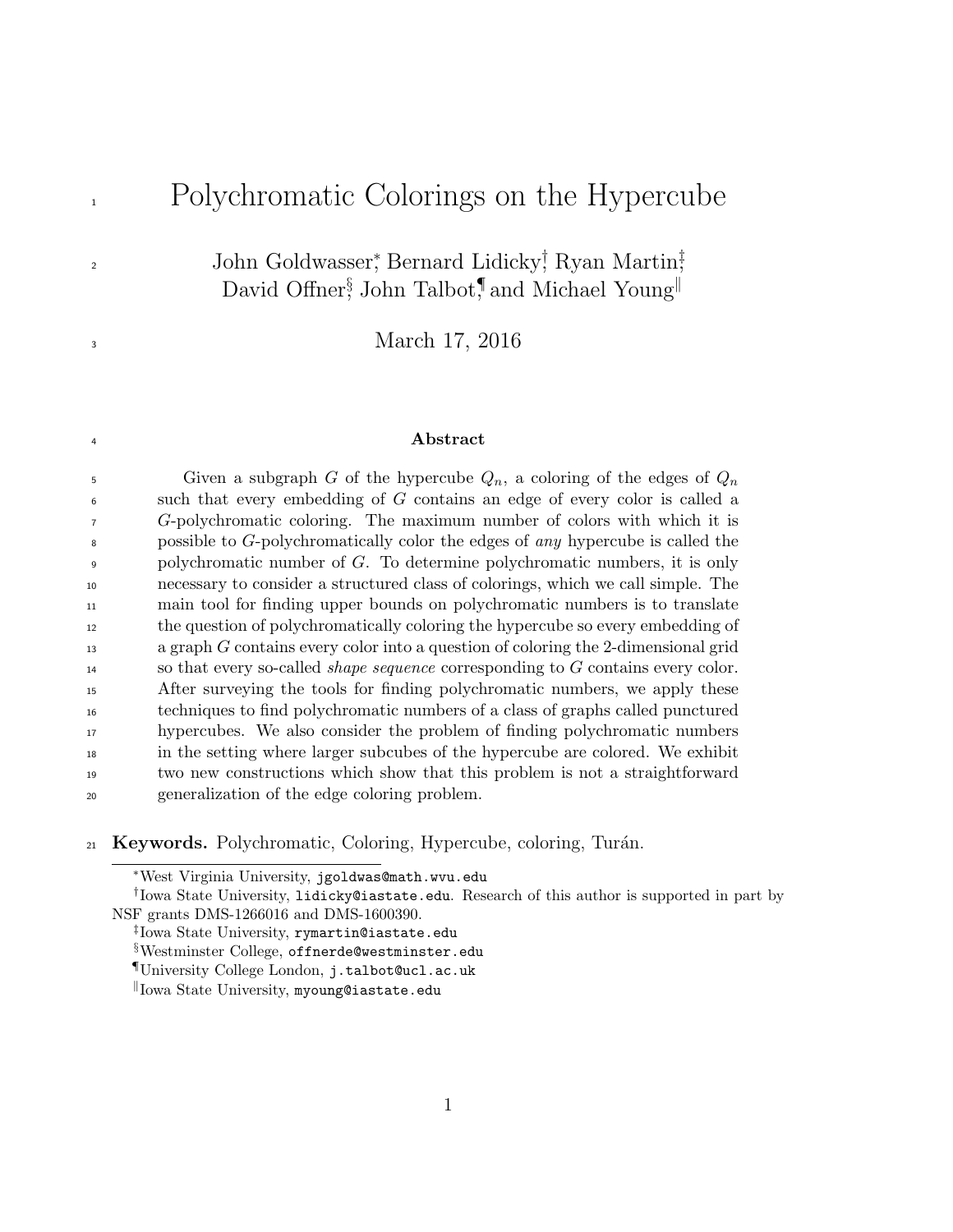### <sup>22</sup> 1 Introduction

23 For  $n \in \mathbb{Z}$ ,  $n \geq 1$ , the *n-dimensional hypercube*, denoted by  $Q_n$ , is the graph with <sup>24</sup>  $V(Q_n) = \{0,1\}^n$ , and edges between vertices which differ in exactly one coordinate. <sup>25</sup> For any graphs  $G, H$ , a subgraph of H isomorphic to G is called an *embedding* of G in 26 H. Given a set R of r colors, an edge coloring of a graph G with r colors is a surjective <sup>27</sup> function  $\chi: E(G) \to R$  assigning a color to each edge of G. All colorings of graphs  $28$  will refer to edge colorings, unless otherwise noted. Given a fixed graph  $G$ , an edge 29 coloring of a hypercube with r colors such that every embedding of  $G$  contains an 30 edge of every color is called a  $G$ -polychromatic r-coloring. Given a graph  $G$ , denote by  $\mathfrak{p}(G)$  the maximum number of colors with which it is possible to G-polychromatically 32 color the edges of any hypercube. Call  $p(G)$  the polychromatic number of G. 33 Motivated by Turán type problems on the hypercube, Alon, Krech, and Szabó  $[1]$ <sup>34</sup> introduced the notion of polychromatic coloring on the hypercube and proved bounds

35 for the polychromatic number of  $Q_d$ .

37

40

36 Theorem 1 (Alon, Krech, and Szabó [\[1\]](#page-21-0)) For all  $d \geq 1$ ,

<span id="page-1-0"></span>
$$
\binom{d+1}{2} \ge p(Q_d) \ge \begin{cases} \frac{(d+1)^2}{4} & \text{if } d \text{ is odd} \\ \frac{d(d+2)}{4} & \text{if } d \text{ is even.} \end{cases}
$$

- 38 The exact value of the polychromatic number of  $Q_d$  was determined in [\[5\]](#page-21-1).
- 39 Theorem 2 (Offner [\[5\]](#page-21-1)) For all  $d \geq 1$ ,

<span id="page-1-1"></span>
$$
p(Q_d) = \begin{cases} \frac{(d+1)^2}{4} & \text{if } d \text{ is odd} \\ \frac{d(d+2)}{4} & \text{if } d \text{ is even.} \end{cases}
$$

<sup>41</sup> Prior to the work of Alon, Krech, and Szabó [\[1\]](#page-21-0), coloring arguments had also been used  $\frac{42}{12}$  to give bounds on Turán type problems on the hypercube, for example by Conder [\[4\]](#page-21-2) <sup>43</sup> and Axenovich and Martin [\[2\]](#page-21-3). In [\[6\]](#page-21-4), a condition was given which, if satisfied by a 44 graph G, implies  $p(G) \geq 3$ .

 In this paper we begin by surveying what is known about polychromatic colorings on the hypercube. In Section [2](#page-2-0) we establish that when studying polychromatic color-<sup>47</sup> ings, we need only consider a specific type of coloring called a *simple* coloring (such <sup>48</sup> colorings were called *Ramsey* in [\[5\]](#page-21-1)). In Section [3,](#page-3-0) we use the idea of simple coloring to transform the problem of edge coloring the hypercube so that a given subgraph is polychromatic to one of coloring a rectangular grid so that a collection of subsets is polychromatic. In this context, Lemma [5](#page-5-0) provides the key insight to prove up- per bounds on polychromatic numbers. All known lower bounds for polychromatic numbers come from explicit constructions, and at the end of the section we give an example by proving the lower bounds in Theorems [1](#page-1-0) and [2.](#page-1-1)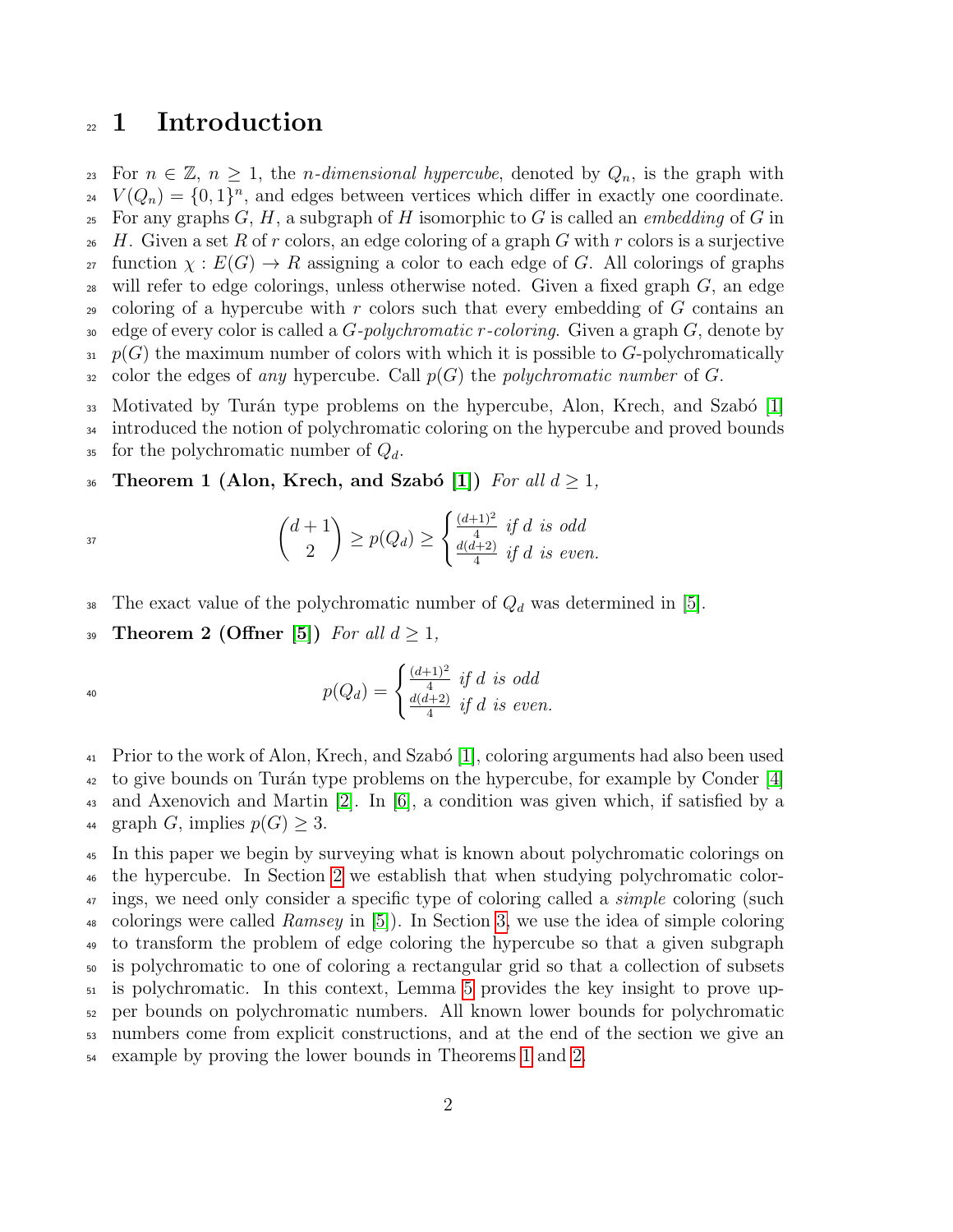Following this survey, we show in Section [4](#page-9-0) how to use these methods to determine <sup>56</sup> the value of  $p(G)$  for some graphs G where  $p(G)$  was not previously known, for example hypercubes with one edge or vertex deleted. We call these graphs punctured hypercubes. Theorem [10](#page-10-0) gives the polychromatic number for any odd-dimensional punctured hypercube, and Theorems [11](#page-11-0) and [12](#page-12-0) give the polychromatic number for  $\omega$  punctured  $Q_4$ 's. For even-dimensional punctured hypercubes with dimension greater than 4, Theorem [13](#page-13-0) provides a lower bound on the polychromatic number, but we can not determine it exactly. The current best bounds are summarized in Corollary [14.](#page-14-0) The section concludes with suggestions for future research. Section [5](#page-15-0) concerns a generalization of the problem proposed by Alon, Krech, and

<sup>65</sup> Szabó [\[1\]](#page-21-0) where instead of edges, subcubes of a fixed dimension are colored. Previ- $\omega$  ously, Ozkahya and Stanton [\[7\]](#page-21-5) had generalized the bounds given in Theorem [1](#page-1-0) to this setting. If this more general problem were a straightforward generalization of the edge-coloring problem, the polychromatic number would be equal to the lower bound. However Theorems [20](#page-17-0) and [21](#page-18-0) provide two constructions that show this is not the case, and thus new ideas will be required to determine polychromatic numbers in this setting.

#### $72 \quad 1.1$  Notation for Hypercubes

<sup>73</sup> We refer to the *n* coordinates of a vertex as *bits*, and given an edge  $\{x, y\}$ , we refer <sup>74</sup> to the unique bit where  $x_i \neq y_i$  as the *flip bit*. We represent an edge of  $Q_n$  by an  $\tau$ <sup>5</sup> *n*-bit vector with a star in the flip bit. For example, in  $Q_4$ , we represent the edge <sup>76</sup> between vertices [0100] and [0101] by [010<sup>\*</sup>]. Similarly, we represent an embedding  $77 \text{ of } Q_d$  in  $Q_n$  by an n-bit vector with stars in d coordinates. For instance  $[1 * 00*]$  is <sup>78</sup> the embedding of  $Q_2$  in  $Q_5$  with vertices  $\{[10000], [11000], [10001], [11001]\}$  and edges  $_{79}$  {[1 \* 000], [1000\*], [1 \* 001], [1100\*]}. We call edges with the same flip bit parallel, and so the class of edges with flip bit i the i<sup>th</sup> parallel class. For an edge  $e \in E(Q_n)$  with <sup>81</sup> flip bit j define the prefix sum  $l(e) = \sum_{i=1}^{j-1} x_i$  and postfix sum  $r(e) = \sum_{i=j+1}^{n} x_i$ .

#### <span id="page-2-0"></span><sup>82</sup> Simple Colorings

83 Recall that for an edge  $e \in E(Q_n)$ ,  $l(e)$  is the number of 1's to the left of the star <sup>84</sup> in e, and  $r(e)$  is the number of 1's to the right. Call a coloring  $\chi$  of the hypercube <sup>85</sup> simple if  $\chi(e)$  is determined by  $l(e)$  and  $r(e)$  (such colorings were called Ramsey in <sup>86</sup> [\[5\]](#page-21-1)). The following lemma tells us that when studying polychromatic colorings on <sup>87</sup> the hypercube, we need only consider simple ones. The proof is essentially from [\[5\]](#page-21-1), <sup>88</sup> building on ideas from [\[1\]](#page-21-0).

<span id="page-2-1"></span>**Lemma 3** Let  $k \geq 1$  and G be a subgraph of  $Q_k$ . If  $p(G) = r$ , then there is a simple 90 G-polychromatic r-coloring on  $Q_k$ .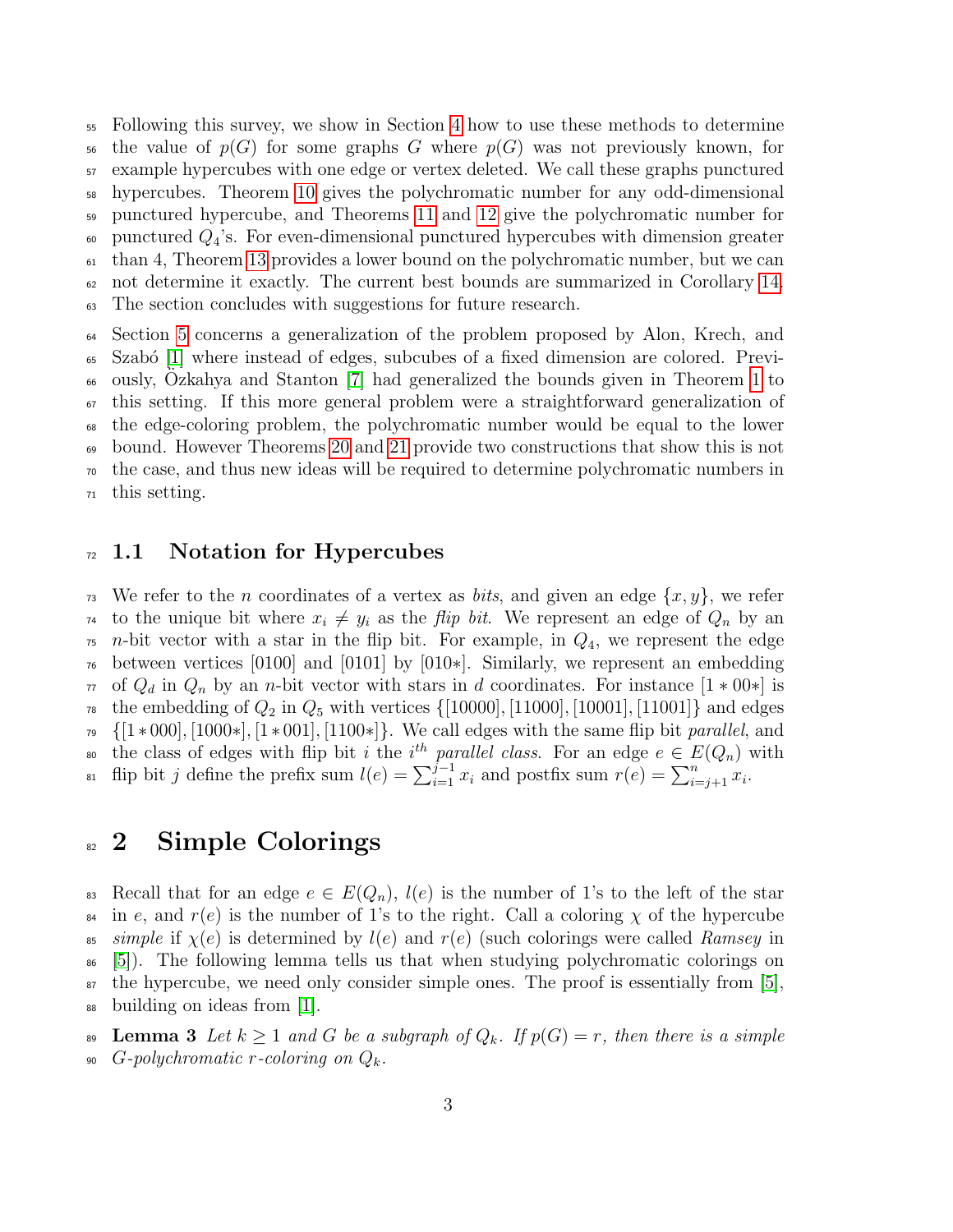91 **Proof:** Fix k. We show that if n is sufficiently large and  $Q_n$  has a G-polychromatic 92 r-coloring, then it contains a subgraph  $Q_k$  with a simple coloring.

93 Suppose that n is large and  $\chi$  is a G-polychromatic r-coloring of  $Q_n$ . We will use 94 Ramsey's theorem for k-uniform hypergraphs with  $r^{k2^{k-1}}$  colors. We define a  $r^{k2^{k-1}}$ -95 coloring of the k-subsets of  $[n]$ . Fix an arbitrary ordering of the edges of  $Q_k$ . For an 96 arbitrary subset S of the indices, define  $cube(S)$  to be the subcube whose  $*$  coordinates 97 are at the positions of S and all other coordinates are 0. Let S be a k-subset of  $[n]$ , 98 and define the color of S to be the vector whose coordinates are the  $\chi$ -values of the edges of the k-dimensional subcube cube(S) (according to our fixed ordering of the 100 edges of  $Q_k$ ). By Ramsey's theorem, if n is large enough, there is a set  $T \subseteq [n]$  of  $k^2 + k - 1$  coordinates such that the color-vector is the same for any k-subset of T.  $102$  Fix a set S of k particular coordinates from T: those which are the  $(ik)$ th elements 103 of T for  $i \in [k]$ . 104 We show the coloring of  $cube(S)$  is simple. Let  $e_1$  and  $e_2$  be two edges of  $cube(S)$ 105 such that  $l(e_1) = l(e_2)$  and  $r(e_1) = r(e_2)$ . Since there are at least  $k-1$  elements 106 in T in between each coordinate of S, as well as  $k-1$  elements to the left of the  $107$  first coordinate of S and to the right of the last coordinate of S, there is a set of k <sup>108</sup> coordinates  $S' \subseteq T$  and an edge  $e_3$  of  $cube(S')$  such that

 $109$  (i)  $e_3$  is the same edge when restricted to S as  $e_1$  and

110 (ii)  $e_3$  occupies the same position in the ordering of edges in  $cube(S')$  as  $e_2$  occupies  $\text{in cube}(S)$ .

112 Thus  $\chi(e_1) = \chi(e_3) = \chi(e_2)$ , so the coloring of cube(S) is a simple G-polychromatic  $113$  r-coloring.

 $_{114}$  For example, suppose  $k = 6$  and ignoring all coordinates not in T, suppose

115

 $e_1 = xxxxx0xxxxx1xxxxx1xxxxxx*xxxxx0xxxxx1xxxxx$ 

 $e_2 = xxxxx1xxxxx1xxxxx*xxxxx0xxxxx1xxxxx0xxxxx$ 

116 where the coordinates in T but not S are represented by x. Then a possibility for  $e_3$ <sup>117</sup> is

 $e_3 = xxxxxxxxxx1xxxxx1xxxxx1xxxxx \cdot \frac{xxxxxxx10xxxxx10xxxxx.$ 

```
119
```
### <span id="page-3-0"></span> $_{120}$  3 Techniques for Finding Bounds on  $p(G)$

<span id="page-3-1"></span> $121$  In a simple coloring of the hypercube, we refer to all edges e with the same value of  $122 \left( l(e), r(e) \right)$  as a *color class.* For example, all edges e with  $l(e) = 2$  and  $r(e) = 5$  are  $_{123}$  in color class  $(2, 5)$ . We begin with an elementary example of how Lemma [3](#page-2-1) allows <sup>124</sup> us to prove upper bounds on polychromatic numbers.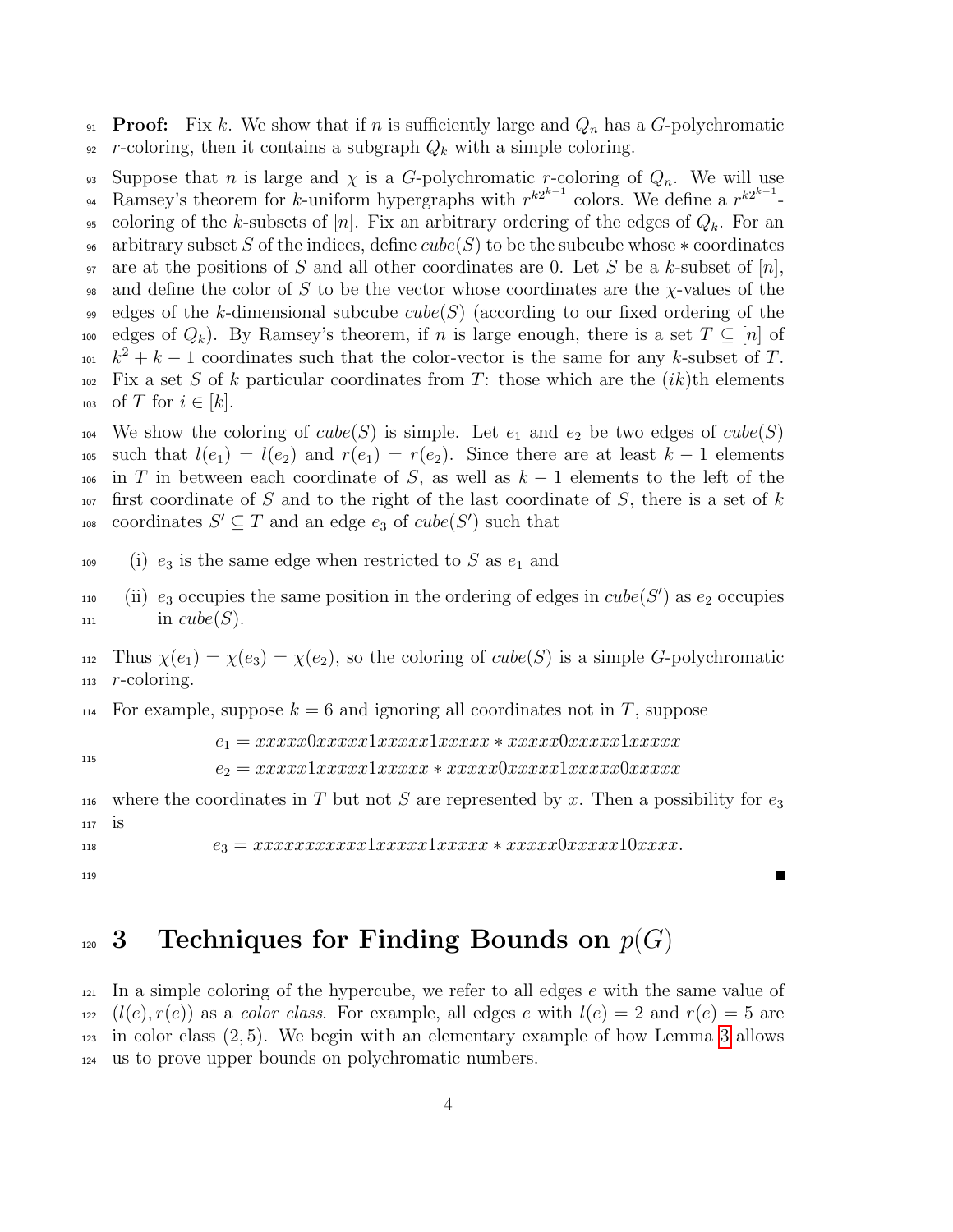| (0,0)                               |  |  |  |
|-------------------------------------|--|--|--|
| (0,1) (1,0)                         |  |  |  |
| (0,2) (1,1) (2,0)                   |  |  |  |
| (0,3) (1,2) (2,1) (3,0)             |  |  |  |
| (0,4) (1,3) (2,2) (3,1) (4,0)       |  |  |  |
| (0,5) (1,4) (2,3) (3,2) (4,1) (5,0) |  |  |  |
|                                     |  |  |  |

<span id="page-4-0"></span>Figure 1: Initial part of the grid of color classes.

125 **Proposition 4** Denote by  $Q_3 \setminus v$  the graph  $Q_3$  with one vertex deleted. Then  $p(Q_3 \setminus v)$  $v > 3.$ 

127 **Proof:** By Lemma [3,](#page-2-1) we need to consider only simple colorings. Consider the <sup>128</sup> embedding of  $Q_3 \setminus v$  with the vertex [1110000...] deleted from the cube [\*\*\*0000...]. 129 This graph has edges in only three color classes,  $(0, 0)$ ,  $(1, 0)$ , and  $(0, 1)$ , and thus can <sup>130</sup> only contain three colors in a simple coloring. Г

131 This example illustrates a general scheme for proving upper bounds on  $p(G)$ : Given 132 a graph  $G$ , show that in an arbitrary simple coloring there is some embedding of  $G$  in  $133 \quad Q_n$  that contains edges in only a small number of color classes. For instance, applying <sup>134</sup> the argument of Proposition [4](#page-3-1) to  $Q_d$  gives the upper bound in Theorem [1.](#page-1-0) To do <sup>135</sup> better, we need Lemma [5.](#page-5-0)

136 Arrange the set of color classes in a rectangular grid, with the *i*th row containing the 137 color classes  $(a, b)$ , with  $a + b = i$ , and the *i*th *column* containing classes of the form  $(i, j)$ , as shown in Figure [1.](#page-4-0) We translate the question of polychromatically coloring 139 the hypercube so every embedding of a graph  $G$  contains every color into a question of <sub>140</sub> coloring the grid of color classes so that every so-called *shape sequence* corresponding  $_{141}$  to G (which is defined below) contains every color.

<sup>142</sup> Define a region of the grid to be all color classes contained in some consecutive rows <sup>143</sup> and consecutive columns. A *shape* is a finite set of elements of the grid. Two shapes 144 are congruent if one is a translation of the other, i.e. if  $S = \{(a_1, b_1), (a_2, b_2), \ldots, (a_k, b_k)\}\$ 145 then  $S' \cong S$  if and only if  $S' = \{(a_1 + i, b_1 + j), (a_2 + i, b_2 + j), \ldots, (a_k + i, b_k + j)\}$  for 146 some  $i, j \in \mathbb{Z}$ . The width  $w(S)$  of a shape  $S = \{(a_1, b_1), (a_2, b_2), \ldots, (a_k, b_k)\}\$ is given <sup>147</sup> by max<sub>i,j</sub>  $|a_i - a_j|$ . We say S is located at the column of its leftmost element, i.e. S is <sup>148</sup> located at column  $\min_i(a_i)$ . A *shape list* is a finite list of shapes  $S_1, \ldots, S_k$ , with the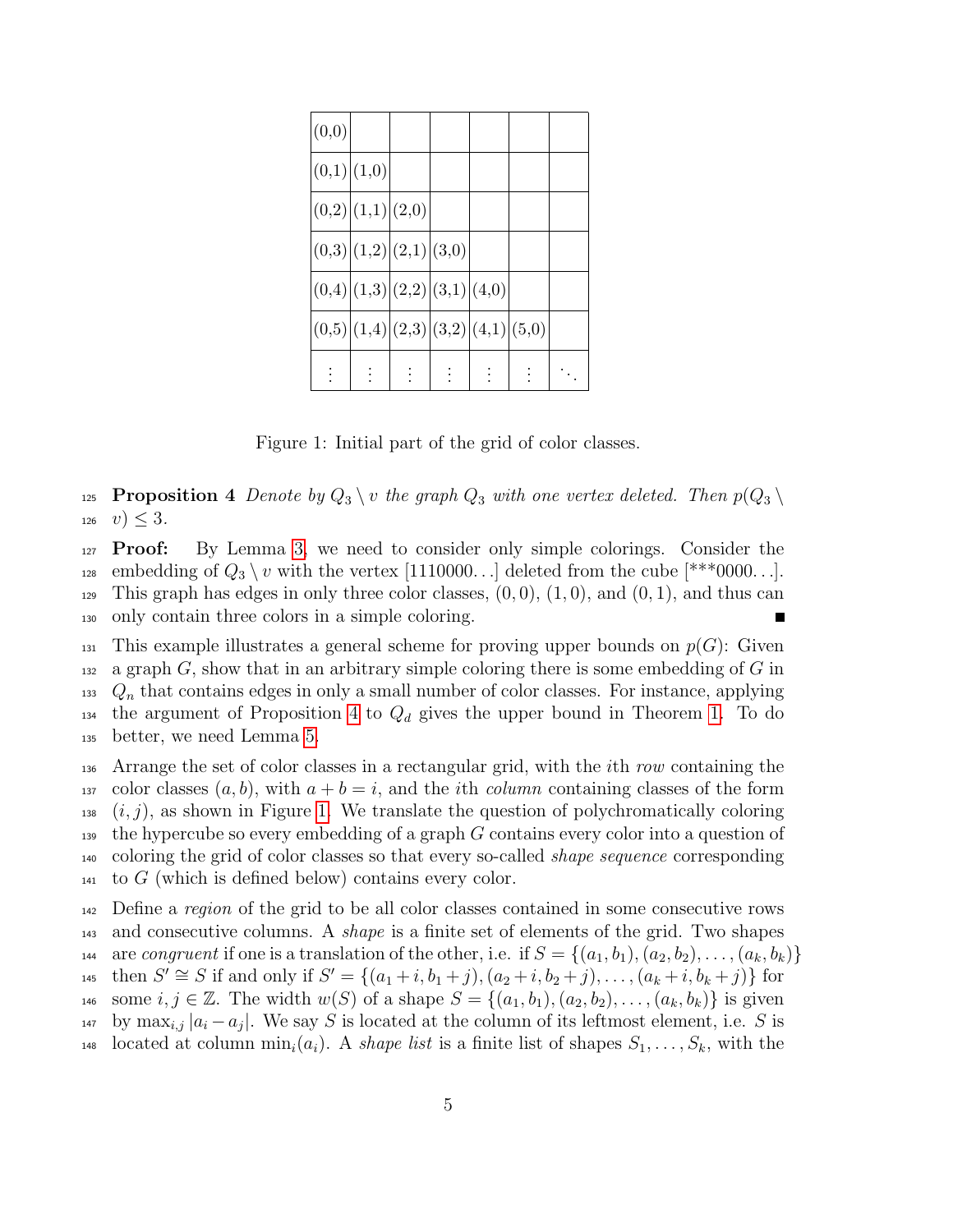

<span id="page-5-1"></span>Figure 2: Four instances of a given shape sequence (for  $Q_3$ ). In the two instances at the bottom, the shapes overlap, which is allowed as long as they remain in order.

<sup>149</sup> restriction that if  $i < j$  then  $S_i$  is not to the right of  $S_j$ . Two shape lists are *congruent* <sup>150</sup> if each contains the same number of shapes, and corresponding shapes in the lists are <sup>151</sup> congruent and are horizontal translations of each other. A *shape sequence*  $S$  is the 152 set of all shape lists congruent to a specific list. An *instance* of a shape sequence S is <sup>153</sup> one particular list–when the context is clear, we will not always distinguish between <sup>154</sup> a shape sequence and an instance of a shape sequence, since specifying any instance 155 determines all other instances of the sequence (see Figure [2\)](#page-5-1). Let the width  $w(S)$  of a 156 sequence equal the width of its widest shape. For the height  $h(\mathcal{S})$  of a sequence, if  $i_s$ <sup>157</sup> is the smallest row index where some shape in S contains some element, and if  $i_l$  is the 158 largest row index where some shape in S contains some element, let  $h(\mathcal{S}) = i_l - i_s + 1$ .  $_{159}$  Finally, given a shape sequence S, let  $p(S)$  be the maximum number of colors such <sup>160</sup> that for any rectangular grid, there is a coloring of the elements of the grid so that  $_{161}$  every instance of S contains an element of every color.

<span id="page-5-0"></span>162 Lemma 5 Consider a shape sequence S of shapes  $S_1, \ldots, S_k$ , with elements in rows <sup>163</sup> i<sub>s</sub>,...,i<sub>l</sub>. Let  $X_j^i$  be the number of elements in  $S_j$  in row i, and let  $X^i = \max_j X_j^i$ . <sup>164</sup> Then

$$
p(\mathcal{S}) \le \sum_{i=i_s}^{i_l} X^i.
$$

166 **Proof:** Consider a region R with  $h(S)$  rows and n columns colored with colors  $\{1, 2, \ldots, p(S)\}\$ . Assume that every instance of S in this region contains every color,  $\frac{1}{68}$  i.e. it is not possible to find an instance of S in these rows where every shape in the 169 sequence lacks a particular color. Thus for each color  $l, 1 \leq l \leq p(S)$ , we can partition <sup>170</sup> the interval  $[1, n]$  into  $k_l$  intervals  $[1, c_1^l), [c_1^l, c_2^l), \ldots, [c_{k_l-1}^l, n]$ , with the property that  $k_l \leq k$  and all copies of  $S_j$  located at columns in the j<sup>th</sup> interval contain color l. We <sup>172</sup> adopt the convention that  $c_0^l = 1, c_{k_l}^l = n$  and if  $c_{j-1}^l = c_j^l$  then the interval  $[c_{j-1}^l, c_j^l)$ <sup>173</sup> is empty. The following procedure describes how to do this for a given color l.

$$
174
$$
 1. Set  $\alpha = 1$ .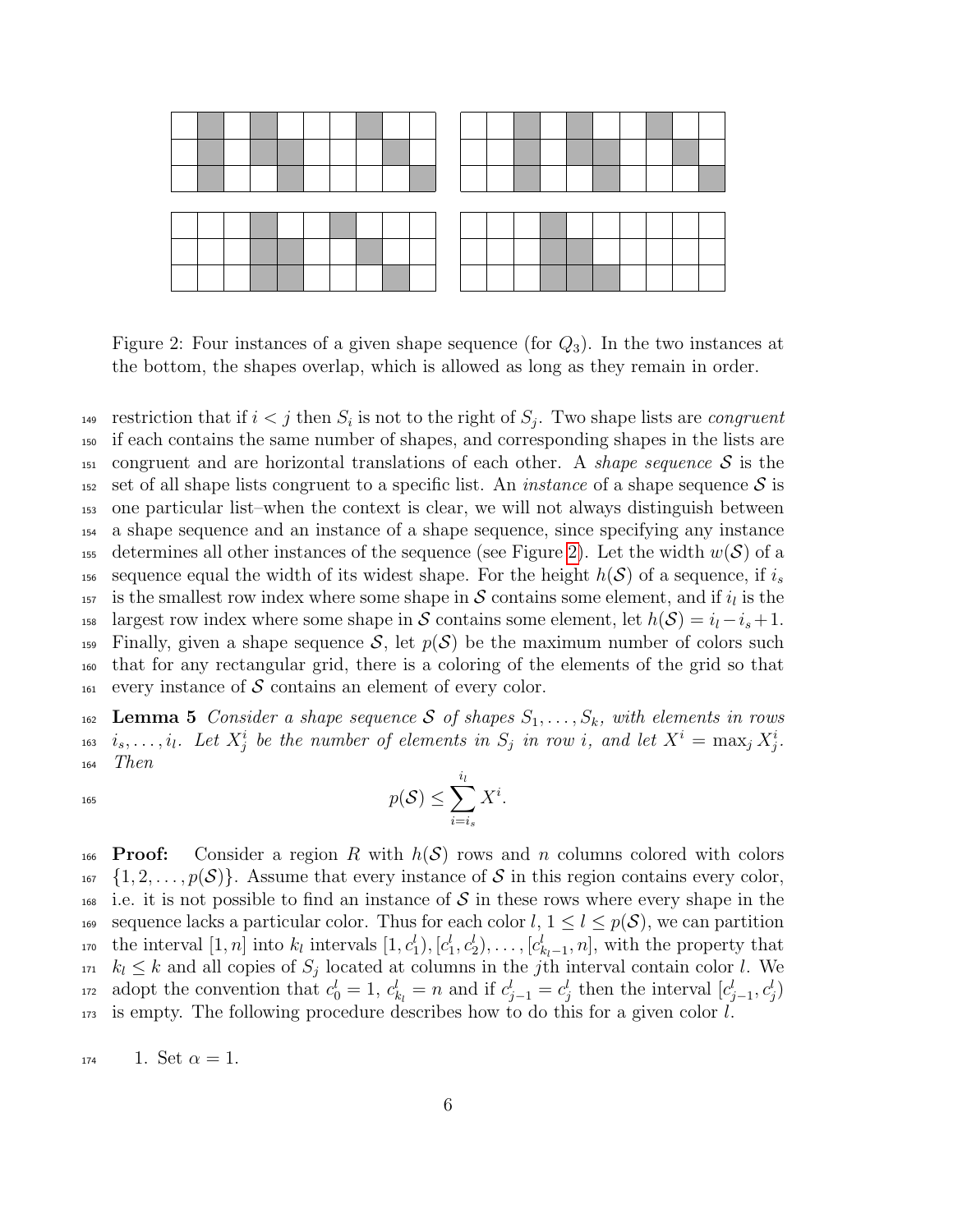<sup>175</sup> 2. If all copies of  $S_{\alpha}$  at locations  $\geq c_{\alpha-1}^{l}$  contain color l, then

- $\bullet \ \mathsf{Set} \ c_\alpha^l = n$
- 177 Set  $k_l = \alpha$ .
- 178 STOP.
- <sup>179</sup> 3. Else
- 

180 **•** Let  $c_{\alpha}^{l}$  be the smallest number such that  $c_{\alpha}^{l} \geq c_{\alpha-1}^{l}$  and the copy of  $S_{\alpha}$  at <sup>181</sup> column  $c^l_\alpha$  does not contain color *l*.

- $\bullet$  Increment  $\alpha$  by 1.
- <sup>183</sup> Return to Step 2.

 $184$  The condition that every instance of S contains every color guarantees that this 185 procedure returns a partition: If the procedure reaches a state where  $\alpha = k$ , then <sup>186</sup> there are values  $c_1^l \leq c_2^l \leq \cdots \leq c_{k-1}^l$  such that the shape  $S_j$  at location  $c_j^l$  does not 187 contain color l. Thus since every instance of S contains l, every copy of  $S_k$  at location  $L_{188} \geq c_{k-1}^l$  must contain color l, and the procedure will terminate in Step 2. Let C be the set  $\{1, c_1^1, c_2^1, \ldots, c_{k_1}^1, c_1^2, c_2^2, \ldots, c_{k_2}^2, \ldots, c_1^{p(\mathcal{S})}\}$  $p(\mathcal{S})\choose 1, c_2^{p(\mathcal{S})}$  $c_2^{p(\mathcal{S})}, \ldots, c_{k_{n(\mathcal{S})}}^{p(\mathcal{S})}$ 189 set  $\{1, c_1^1, c_2^1, \ldots, c_{k_1}^1, c_1^2, c_2^2, \ldots, c_{k_2}^2, \ldots, c_1^{p(\mathcal{S})}, c_2^{p(\mathcal{S})}, \ldots, c_{k_{p(\mathcal{S})}}^{p(\mathcal{S})}\}$ . Relabel the elements of 190 C so that  $C = \{c_1, c_2, \ldots, c_q\}$  and  $c_1 \leq c_2 \leq \cdots \leq c_q$ . Since  $q \leq k \cdot p(\mathcal{S}) + 1$  and we 191 can choose *n* as large as we want, we can find a difference  $c_p - c_{p-1}$  as large as we 192 want. Choose *n* large enough so that this number  $m = c_p - c_{p-1}$  is much bigger than 193 w(S). This difference corresponds to a region R' with m columns (the columns in <sup>194</sup> the interval  $[c_{p-1}, c_p)$ , where for each color l there is a shape  $S^l \in \mathcal{S}$  such that every 195 copy of  $S^l$  contains the color l.

For each color l, and all  $1 \leq i \leq h(\mathcal{S})$  let  $l_i$  be the number of times the color l appears  $\mu_{197}$  in the *i*th row in R'. Any appearance of l in the *i*th row can be contained in at most <sup>198</sup>  $X^i$  copies of  $S^l$ . There are at least  $m - w(S)$  copies of  $S^l$  in the region, and thus

$$
^{199}
$$

$$
l_1X^1 + l_2X^2 + \cdots + l_{h(\mathcal{S})}X^{h(\mathcal{S})} \geq m - w(\mathcal{S}).
$$

200 Since there are m columns in the region  $R', 1_i + 2_i + \cdots + p(S)_i = m$ , and if we add <sup>201</sup> up the equations for each color, we get

$$
X^1m + X^2m + \cdots + X^{h(\mathcal{S})}m \ge (m - w(\mathcal{S}))p(\mathcal{S}).
$$

<sup>203</sup> To finish the proof, divide both sides by m, and note that by making m large,  $(m$  $w(S)/m$  can be as close to 1 as desired.

<sup>205</sup> Now to prove upper bounds on  $p(G)$ , we translate problems about polychromatically <sup>206</sup> coloring graphs into problems about polychromatically coloring shape sequences. We <sup>207</sup> consider an arbitrary simple coloring of an enormous hypercube. Then we note that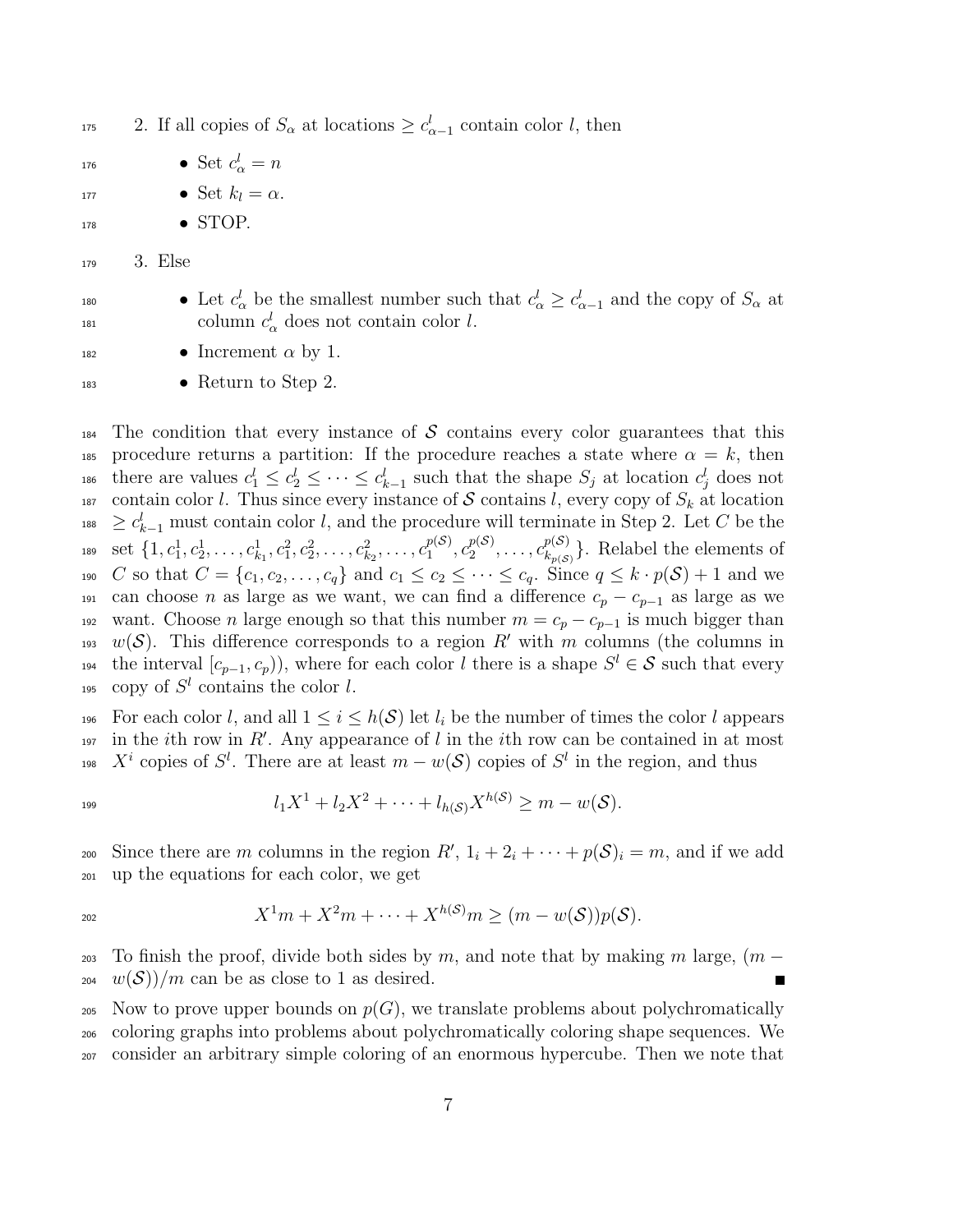| $\vert (0,10) \vert (1,9) \vert (2,8) \vert (3,7) \vert (4,6) \vert (5,5) \vert (6,4) \vert (7,3) \vert (8,2) \vert (9,1) \vert (10,0) \vert (10,1)$ |  |  |  |  |  |  |  |
|------------------------------------------------------------------------------------------------------------------------------------------------------|--|--|--|--|--|--|--|
| $ (0,11) (1,10) (2,9) (3,8) (4,7) (5,6) (6,5) (7,4) (8,3) (9,2) (10,1) (11,0) $                                                                      |  |  |  |  |  |  |  |
| $ (0,12) (1,11) (2,10) (3,9) (4,8) (5,7) (6,6) (7,5) (8,4) (9,3) (10,2) (11,1) (12,0) $                                                              |  |  |  |  |  |  |  |
| $ (0,13) (1,12) (2,11) (3,10)  (4,9)   (5,8)   (6,7)   (7,6)   (8,5)   (9,4)   (10,3)   (11,2)   (12,1)   (13,0)$                                    |  |  |  |  |  |  |  |

<span id="page-7-0"></span>Figure 3: The shape sequence corresponding to the embedding  $[1101*100010*111*00101*]$  of  $Q_4$  in  $Q_{22}$ .

<sub>208</sub> the color classes covered by an embedding of G are a shape sequence S in the grid of  $209$  color classes. Further, any instance of S corresponds to the color classes covered by 210 the edges of some embedding of G. Since Lemma [5](#page-5-0) gives an upper bound on  $p(S)$ , 211 we get an upper bound on  $p(G)$ .

212 As an example of how to apply Lemma [5,](#page-5-0) we now prove the upper bound on  $p(Q_d)$  in <sup>213</sup> Theorem [2.](#page-1-1) This result was originally proved in [\[5\]](#page-21-1), but this proof is more streamlined, 214 and will provide useful preparation for proving new results later. Define an  $i \times j$ 215 parallelogram to be a set of color classes of the following form:  $\{(a + \alpha, b + \beta)$ : 216  $0 \leq \alpha < j, 0 \leq \beta < i$ . We say that a color class is at coordinate  $(\alpha, \beta)$  in such a 217 parallelogram if it is of the form  $(a + \alpha, b + \beta)$ .

<sup>218</sup> For an example of a shape sequence corresponding to an embedding of a graph, 219 consider the embedding  $[1101*100010*111*00101*]$  of  $Q_4$  in  $Q_{22}$ , see Figure [3.](#page-7-0) Edges 220 using the leftmost star are in color classes  $(3,7)$ ,  $(3,8)$ ,  $(3,9)$ , and  $(3,10)$ , a  $4 \times 1$  $_{221}$  parallelogram. Edges using the second star from the left are in color classes  $(5,5)$ ,  $222 (5,6), (5,7), (6,5), (6,6),$  and  $(6,7),$  a  $3 \times 2$  parallelogram. Edges using the third 223 star from the left are in color classes  $(8,2)$ ,  $(8,3)$ ,  $(9,2)$ ,  $(9,3)$ ,  $(10,2)$ , and  $(10,3)$ , a  $224$  2  $\times$  3 parallelogram. Edges using the fourth star from the left are in color classes  $_{225}$  (10,0), (11,0), (12,0), and (13,0), a  $1 \times 4$  parallelogram. Thus the shape sequence <sup>226</sup> corresponding to Q<sup>4</sup> consists of four parallelograms, all occupying the same four <sup>227</sup> rows, where each parallelogram corresponds to the edges using one of the four stars. <sup>228</sup> Further, we can create any other instance of this shape sequence in the same four <sup>229</sup> rows by rearranging some of the stars. For example,  $[1101*100010*111**00101]$  would <sup>230</sup> have the first three shapes identical, with the fourth shape shifted two columns to 231 the left. These observations are generalized for  $Q_d$  in the following fact.

<span id="page-7-1"></span>232 **Fact 6** Let  $n \geq d \geq 1$ . Every shape sequence for an embedding of  $Q_d$  in  $Q_n$  consists <sup>233</sup> of d shapes  $S_1, \ldots, S_d$  where  $S_i$  is a  $(d-i+1) \times i$  parallelogram, and each shape 234 occupies the same d rows. The color classes in  $S_i$  correspond to the edges using the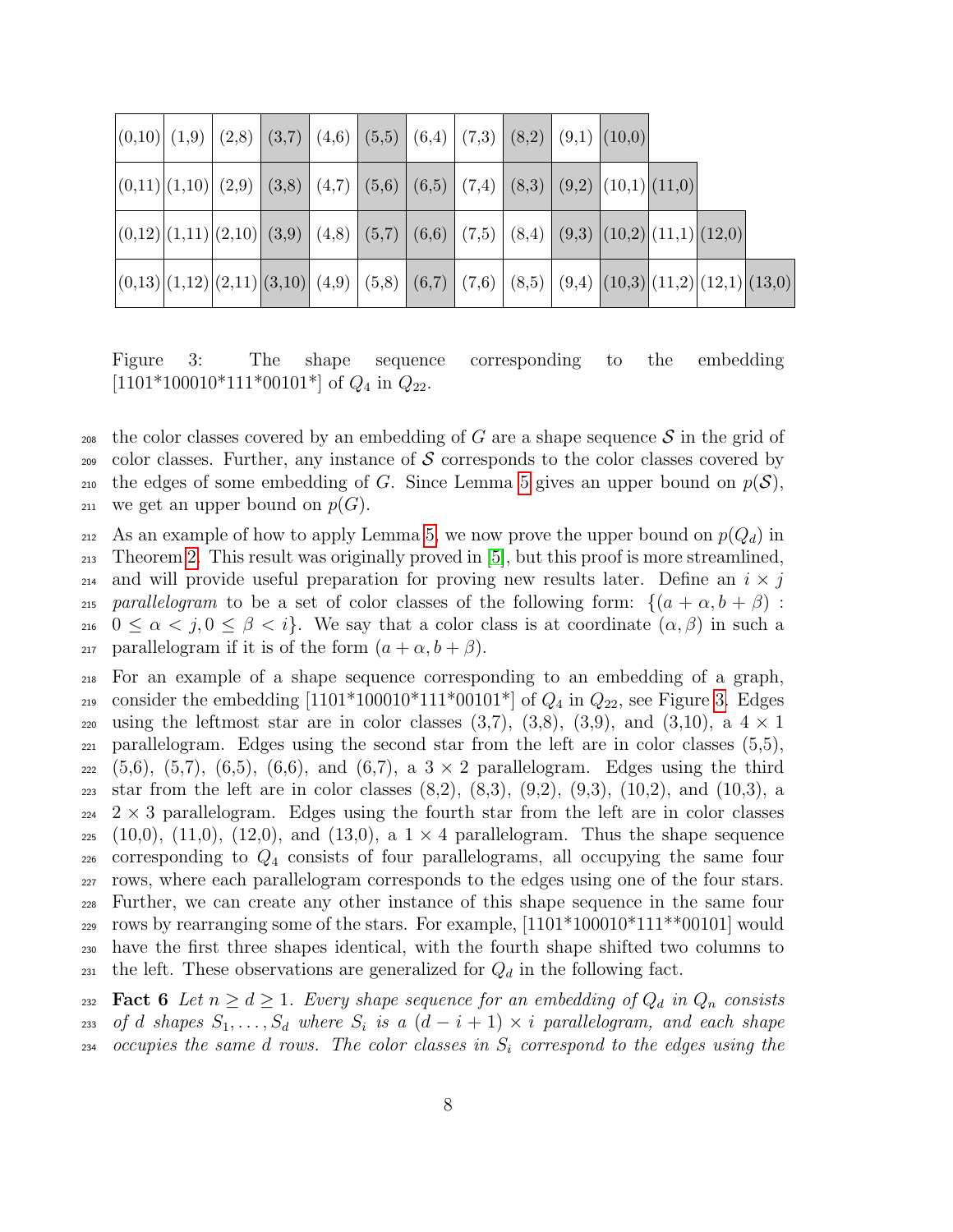<span id="page-8-0"></span>Figure 4: A shape sequence for  $Q_4$ .

<span id="page-8-1"></span>Figure 5: A shape sequence for  $Q_5$ .

<sup>235</sup> ith star from the left. Conversely, every instance of such a shape sequence corresponds 236 to some embedding of  $Q_d$  in  $Q_n$ .

 $237$  See Figures [2,](#page-5-1) [4,](#page-8-0) and [5](#page-8-1) for examples of shape sequences corresponding to  $Q_3$ ,  $Q_4$ , and  $_{238}$   $Q_5$ , respectively.

**239 Proof of Theorem [2,](#page-1-1) upper bound:** By Lemma [3,](#page-2-1) we may consider a simple <sup>240</sup>  $Q_d$ -polychromatic  $p(Q_d)$ -coloring on an arbitrarily large hypercube. Fact 6 describes <sup>241</sup> the shape sequence for  $Q_d$ . For any of the parallelograms in the shape sequence, the 242 maximum number of color classes in the *i*th row is  $\min\{i, d-i+1\}$ . Thus, using the 243 notation of Lemma [5,](#page-5-0) in the shape sequence for  $Q_d$ ,  $X^i = \max_j X^i_j = \min\{i, d-i+1\}.$ 244 Applying Lemma [5,](#page-5-0) we get  $p(Q_d) \leq 1 + 2 + \cdots + \lceil d/2 \rceil + \cdots + 2 + 1 = (d+1)^2/4$  if <sup>245</sup> d is odd, and  $d(d+2)/4$  if d is even.

<sup>246</sup> We now turn our attention to lower bounds. To prove lower bounds on  $p(G)$ , we <sup>247</sup> explicitly describe a simple coloring of the hypercube by assigning a particular color <sup>248</sup> to each color class. Then we analyze what color classes must be contained in the  $_{249}$  shape sequence of any embedding of the graph  $G$ , and show it contains all colors. For <sup>250</sup> instance, here is a proof of the lower bound for Theorems [1](#page-1-0) and [2:](#page-1-1)

251 Proof of Theorems [1](#page-1-0) and [2,](#page-1-1) lower bound: Consider the simple coloring  $\chi$  where  $\chi(e) = \left\lceil \frac{d+1}{2} \right\rceil$  $\frac{+1}{2}$ ]  $\cdot$  *l*(*e*) + *r*(*e*) (mod *q*), where  $q = \frac{(d+1)^2}{4}$  $\frac{(n+1)^2}{4}$  if d is odd, and  $q = \frac{d(d+2)}{4}$ if d is even. Then the  $\lceil \frac{d}{2} \rceil$ th shape in the shape sequence for  $Q_d$  is a  $\lceil \frac{d+1}{2} \rceil \times \lceil$ 252  $\frac{d}{2}$  th shape in the shape sequence for  $Q_d$  is a  $\lceil \frac{d+1}{2} \rceil$ <sup>253</sup> if d is even. Then the  $\lceil \frac{d}{2} \rceil$ th shape in the shape sequence for  $Q_d$  is a  $\lceil \frac{d+1}{2} \rceil \times \lceil \frac{d}{2} \rceil$  $_{254}$  parallelogram, and thus contains  $q$  color classes. The elements in each column in this parallelogram contain  $\lceil \frac{d+1}{2} \rceil$ <sup>255</sup> parallelogram contain  $\lceil \frac{d+1}{2} \rceil$  consecutive colors (mod q), and no two columns of the  $_{256}$  parallelogram share any colors, so this shape contains all q colors regardless of its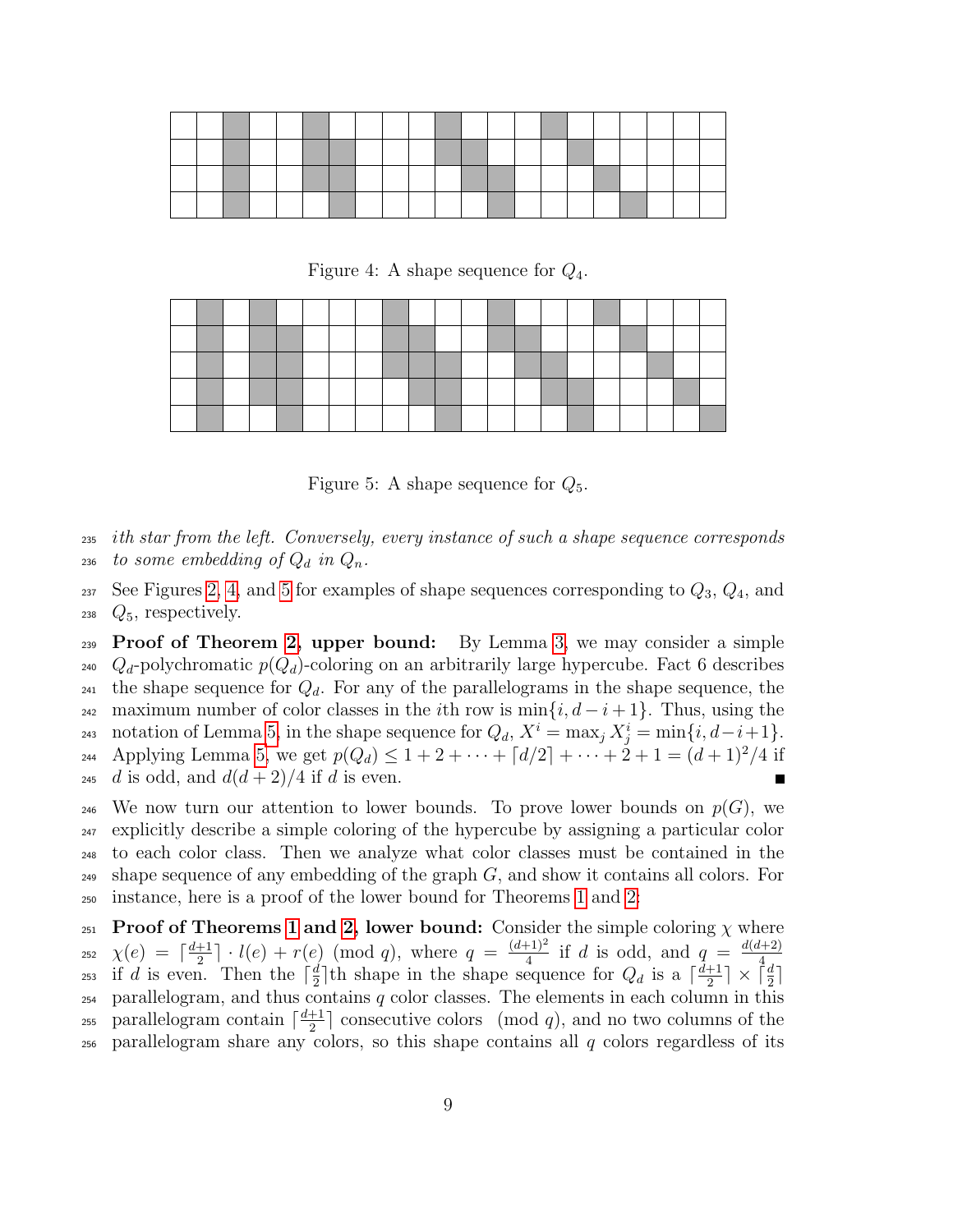$_{257}$  position in the grid of color classes. Thus any shape sequence corresponding to  $Q_d$ <sup>258</sup> contains all colors.

#### <span id="page-9-0"></span><sup>259</sup> 4 Polychromatic Numbers for Punctured Cubes

260 We now use the techniques of Section [3](#page-3-0) to determine  $p(G)$  for other subgraphs G of <sup>261</sup> the hypercube besides subcubes. In each case, we explicitly describe a simple coloring  $262$  to prove a lower bound on  $p(G)$ , and examine possible shape sequences corresponding  $_{263}$  to G and apply Lemma [5](#page-5-0) to prove an upper bound.

<sup>264</sup> We consider graphs which are obtained by deleting a vertex or edge from a hypercube. <sup>265</sup> We call such graphs *punctured hypercubes* or *punctured cubes* for short. Let  $Q_d \setminus v$ 266 and  $Q_d \setminus e$  denote the graphs obtained by deleting one vertex or one edge from  $Q_d$ ,  $_{267}$  respectively. If d is odd we call these *odd punctured cubes*, and if d is even we call them <sup>268</sup> even punctured cubes. When embedding a punctured cube in a larger hypercube, we <sub>269</sub> can think of generating each embedding by first embedding  $Q_d$ , then deleting a given <sup>270</sup> vertex or edge from the embedded graph (not from the base graph of course). The <sup>271</sup> shape sequence corresponding to such an embedding depends on which vertex or edge  $_{272}$  is deleted. Since an embedding of  $Q_d$  in  $Q_n$  can be represented as an *n*-bit vector with  $273$  d stars, we say that deleting the vertex corresponding to some d-bit string corresponds <sub>274</sub> to deleting from the embedding of  $Q_d$  that vertex in  $Q_n$  which replaces the d stars <sup>275</sup> with that given d-bit string. We also use the same notion for edges. For example, we 276 might consider the subgraph  $Q_3 \setminus v \subseteq Q_6$  corresponding to the embedding  $[01^*0^{**}]$  $_{277}$  of  $Q_3$  with the vertex corresponding to [011] deleted, so the embedded subgraph will <sup>278</sup> not contain the vertex [010011] or any incident edges.

**Proposition 7** If G is a subgraph of H, and both are subgraphs of the hypercube, 280 then  $p(G) \leq p(H)$ .

<span id="page-9-1"></span>281 Corollary 8 For any  $d \geq 2$ ,

$$
p(Q_{d-1}) \le p(Q_d \setminus v) \le p(Q_d \setminus e) \le p(Q_d).
$$

283 Letting  $d = 2k$  $d = 2k$  $d = 2k$  when d is even, or  $d = 2k - 1$  when d is odd, Theorem 2 states that <sub>284</sub>  $p(Q_{2k-1}) = k^2$  and  $p(Q_{2k}) = k^2 + k$ . Thus Corollary [8](#page-9-1) implies for odd punctured <sup>285</sup> cubes

$$
k^2 - k = p(Q_{2k-2}) \le p(Q_{2k-1} \setminus v) \le p(Q_{2k-1} \setminus e) \le p(Q_{2k-1}) = k^2,
$$

<sup>287</sup> and for even punctured cubes

$$
k^2 = p(Q_{2k-1}) \le p(Q_{2k} \setminus v) \le p(Q_{2k} \setminus e) \le p(Q_{2k}) = k^2 + k.
$$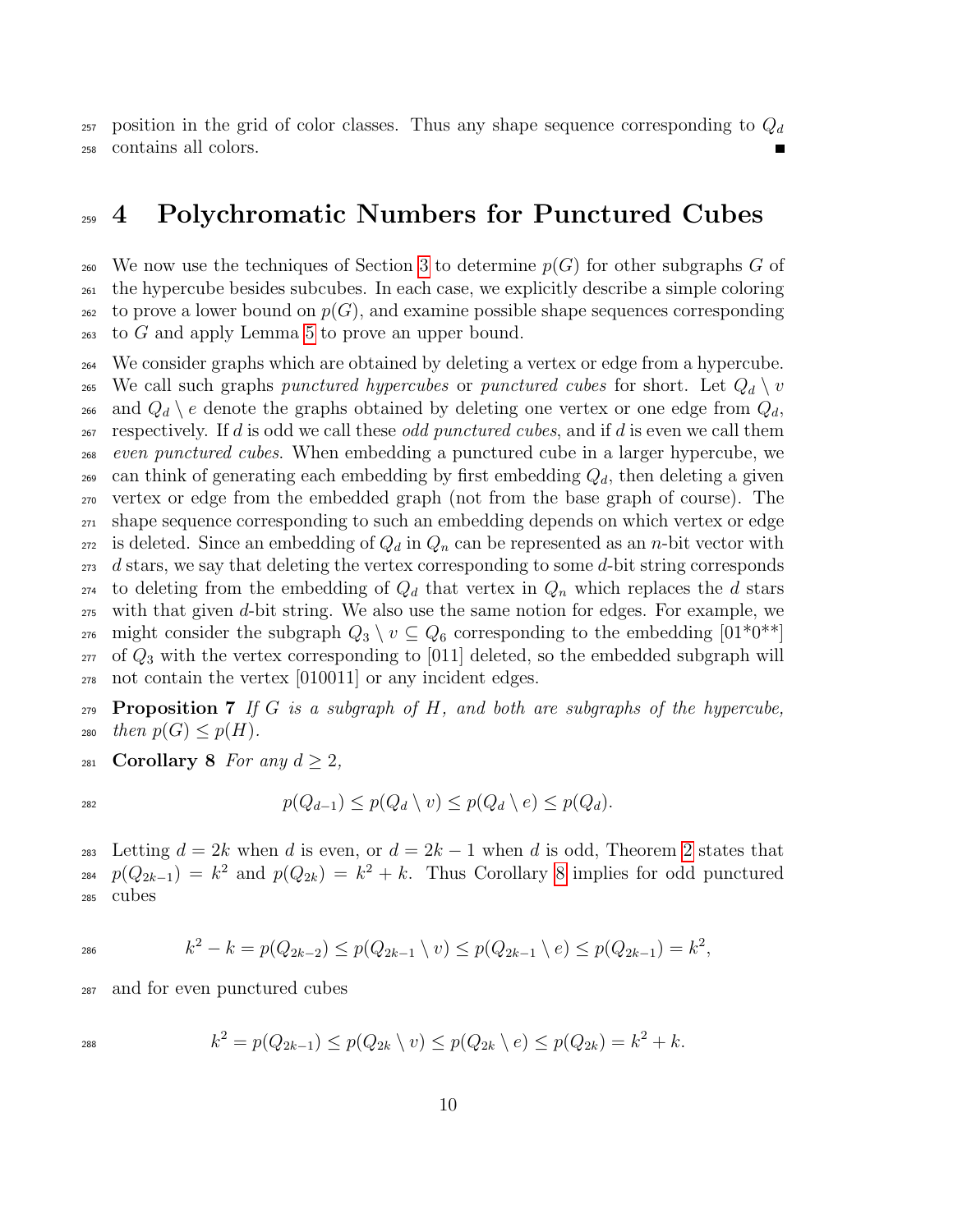

<span id="page-10-1"></span>Figure 6: A shape sequence for  $Q_4 \setminus v$  where v corresponds to [1111].

<sup>289</sup> In the case of odd punctured cubes, we can determine the polychromatic number <sup>290</sup> exactly, while in the case of even punctured cubes, we give upper and lower bounds, 291 but we do not know the exact polychromatic number when  $2k \geq 6$ .

<span id="page-10-2"></span>292 Lemma 9 For all  $d \geq 2$ ,  $p(Q_d \setminus v) \leq p(Q_d) - 1$ .

**Proof:** Recall that the shape sequence corresponding to  $Q_d$  is a sequence of d  $_{294}$  parallelograms as described in Fact [6.](#page-7-1) If the vertex corresponding to  $[11 \dots 1]$  is 295 deleted from  $Q_d$ , then the shape sequence corresponding to this embedding is identical 296 to the shape sequence for  $Q_d$  except the single element in the dth row is deleted from 297 each parallelogram. For example, for  $Q_4 \setminus v$ , the resulting shape sequence is shown in <sup>298</sup> Figure [6.](#page-10-1) Since the rest of the rows are not altered, the result follows from Lemma [5.](#page-5-0)  $\blacksquare$ 299

<span id="page-10-0"></span>300 **Theorem 10** For all  $k \geq 2$ ,  $p(Q_{2k-1} \setminus v) = p(Q_{2k-1} \setminus e) = k^2 - 1$ .

301 **Proof:** By Corollary [8](#page-9-1) it suffices to show that  $k^2 - 1 \leq p(Q_{2k-1}\setminus v)$  and  $p(Q_{2k-1}\setminus e) \leq$ 302  $k^2-1$ .

303 To prove the first inequality, we show that the simple coloring  $\chi : E(Q_n) \to [k^2 - 1]$ where  $\chi(e) = k \cdot l(e) + r(e) \pmod{k^2 - 1}$  is  $(Q_{2k-1} \setminus v)$ -polychromatic.

305 The kth shape in the shape sequence for  $Q_{2k-1}$  is a  $k \times k$  parallelogram. Since each <sup>306</sup> column in this parallelogram contains k consecutive colors (mod  $k^2-1$ ), and only the <sup>307</sup> first and last columns in the parallelogram share any colors (the color at coordinate 308 (0,0) and the color at coordinate  $(k-1, k-1)$  are the same), this shape contains all  $k^2 - 1$  colors. Since all the edges in the color classes in this parallelogram form a <sup>310</sup> matching, deleting a vertex can remove at most one edge in any of these color classes. 311 Every color class except the ones at coordinates  $(0,0)$ ,  $(k-1,k-1)$ ,  $(0,k-1)$ , and  $312 \left(k-1,0\right)$  contains at least two edges, and since the colors at coordinates (0,0) and 313  $(k-1, k-1)$  are the same, there are only four vertices which can be deleted from 314  $Q_{2k-1}$  where in the corresponding shape sequence for  $Q_{2k-1} \setminus v$  the kth shape will not 315 contain all colors. In these vertices, the first  $k-1$  entries are all 0's or all 1's, and 316 the last  $k-1$  entries are all 1's or all 0's, opposite from the first  $k-1$  entries. The  $317$  kth entry can be 1 or a 0. For instance, if  $k = 3$ , the vertices in question correspond  $_{318}$  to [00011], [11100], [00111], and [11000].

Since  $k(l+1) + (r-1) - (kl+r) = k-1$ , and since  $(k-1)$  divides  $k^2 - 1$ , the coloring 320  $\chi(e) = k \cdot l(e) + r(e) \pmod{k^2 - 1}$  has the property that there are exactly  $k + 1$  colors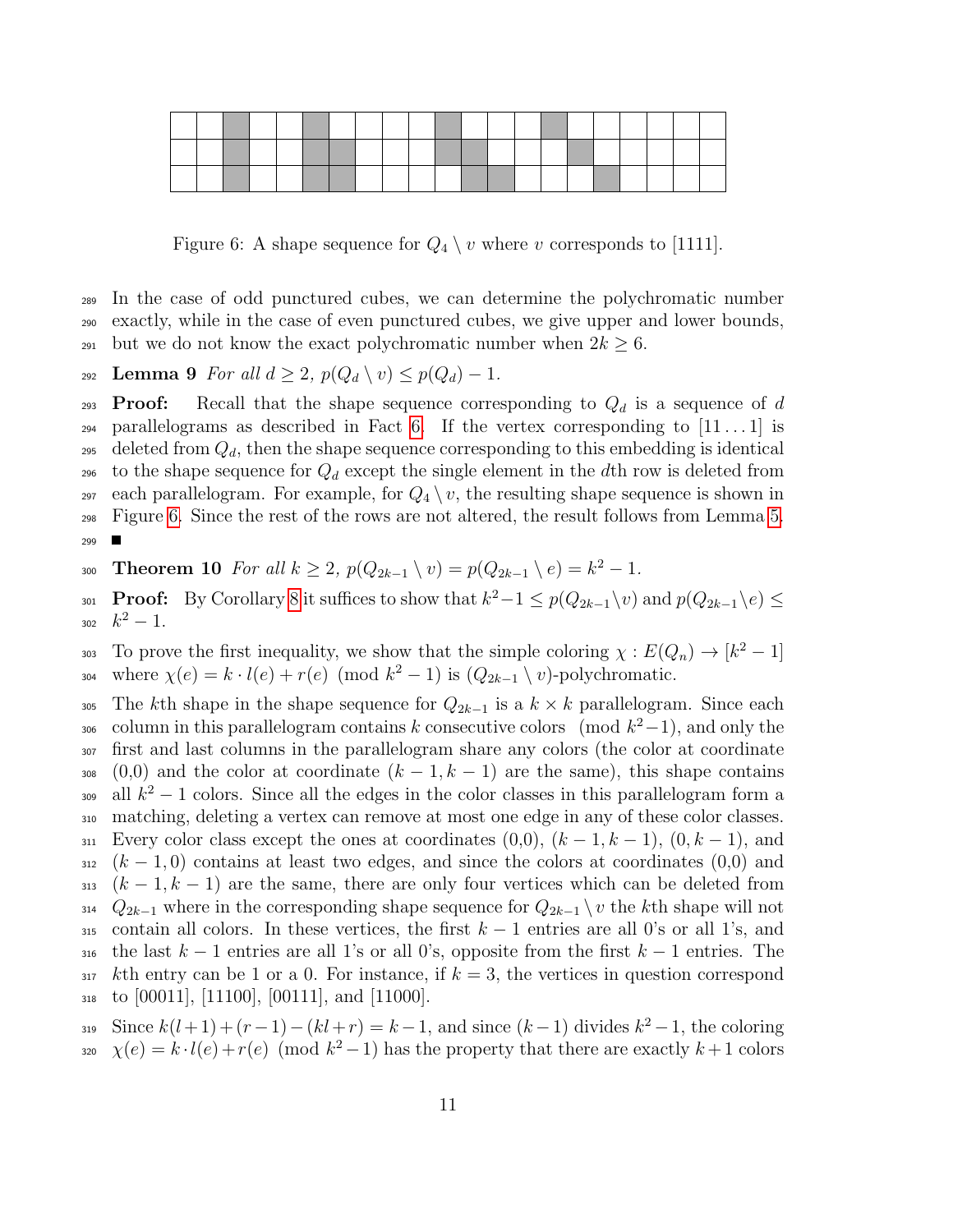| $\theta$       |               | $\overline{4}$ | 6              |                | $\overline{2}$  | 4              | 6              | $\theta$       | $\overline{2}$ | 4              | 6              | $\theta$       | $\overline{2}$ | 4              | 6              |                | 2              | 4        | 6              |          |
|----------------|---------------|----------------|----------------|----------------|-----------------|----------------|----------------|----------------|----------------|----------------|----------------|----------------|----------------|----------------|----------------|----------------|----------------|----------|----------------|----------|
|                | 3             | 5              |                |                | 3               | 5              | $\overline{ }$ | $\mathbf{1}$   | 3              | 5              | ⇁              | 1              | 3              | 5              | $\overline{ }$ | 1              | 3              | 5        |                |          |
| $\overline{2}$ |               | 6              | $\overline{0}$ | $\overline{2}$ | 4               | 6              | $\theta$       | $\overline{2}$ | $\overline{4}$ | 6              | $\overline{0}$ | $\overline{2}$ | $\overline{4}$ | 6              | $\theta$       | $\overline{2}$ | 4              | 6        |                | റ        |
| 3              | $\mathcal{C}$ | $\overline{ }$ |                | 3              | $5\overline{)}$ | $\overline{ }$ | 1              | 3              | $\overline{5}$ | $\overline{ }$ | 1              | 3              | $\overline{5}$ | $\overline{ }$ | 1              | 3              | $\overline{5}$ | ⇁        |                | $\Omega$ |
|                |               |                | $\overline{2}$ | $\overline{4}$ | 6               | $\overline{0}$ | $\overline{2}$ | $\overline{4}$ | 6              | $\overline{0}$ | $\overline{2}$ | 4              | 6              | $\theta$       | $\overline{2}$ | 4              | 6              | $\theta$ | $\overline{2}$ |          |

<span id="page-11-1"></span>Figure 7: A shape sequence for  $Q_5 \setminus v$ , where v corresponds to [11100], with the coloring  $\chi(e) = 3 \cdot l(e) + r(e) \pmod{8}$ .

- in each row, each congruent (mod  $k-1$ ). Further, consecutive rows have colors in 322 consecutive congruence classes. See Figures [7](#page-11-1) and [8](#page-12-1) for examples where  $k = 3$ .
- 323 Consider an embedding of  $Q_{2k-1} \setminus v$  and assume v is one of the four vertices where the kth shape does not contain all colors. This choice of v deletes one color class from <sup>325</sup> the kth row of the kth shape. In the shape sequence for  $Q_{2k-1} \setminus v$  the colors in the kth row are also found only in the first and  $(2k-1)$ th row. Without loss of generality 327 assume these colors are congruent to 0 (mod  $k-1$ ).
- In the two cases where the kth entry of v is the same as the entries before it, the  $329 (k-1)$ st shape will remain intact (a  $(k+1) \times (k-1)$ ) parallelogram). In the two 330 cases where the kth entry of v is the same as the entries after it, the  $(k+1)$ st shape 331 will remain intact (a  $(k-1) \times (k+1)$  parallelogram). Thus it suffices to show that 332 both of these parallelograms contain all colors congruent to 0 (mod  $k-1$ ). In the 333 (k − 1)st shape, a  $(k + 1) \times (k - 1)$  parallelogram, the colors at coordinates (0,0), 334  $(0, k-1), (1, k-2), \ldots, (k-2, 1), (k-2, k)$  are  $(k+1)$  consecutive multiples of  $k-1$  $_{335}$  (mod  $k^2-1$ ). In the  $(k+1)$ st shape, the colors at coordinates  $(0,0)$ ,  $(k, k-2)$ ,  $(1, k-2)$ , 336  $(2, k-3), \ldots, (k-1, 0)$  are  $(k+1)$  consecutive multiples of  $k-1 \pmod{k^2-1}$ . 337 Hence the coloring  $\chi$  is  $(Q_{2k-1} \setminus v)$ -polychromatic, as claimed.
- 338 We now prove the inequality  $p(Q_{2k-1} \setminus e) \leq k^2 1$ . If the edge corresponding to the 339 edge with a star in the kth position, 0's to the left and 1's to the right (e.g. for  $k = 3$ ,  $e = [00*11]$  is deleted, then a single color class in the kth row of the kth shape is deleted from the shape sequence for  $Q_{2k-1}$  (Figure [9](#page-12-2) shows the shape sequence for  $s_{42}$   $k = 3$ ). This reduces the maximum width of the shapes in the kth row by one, leaving the other rows intact, and the inequality follows from Lemma [5.](#page-5-0)
- We now turn our attention to even punctured cubes.
- <span id="page-11-0"></span>345 Theorem 11  $p(Q_4 \setminus v) = 5$ .
- 346 **Proof:** Since  $p(Q_4) = 6$ , the upper bound follows from Lemma [9.](#page-10-2)
- 347 For the lower bound, we show that the simple coloring  $\chi : E(Q_n) \to [5]$  where 348  $\chi(e) = 3 \cdot l(e) + r(e) \pmod{5}$  is  $(Q_4 \setminus v)$ -polychromatic, see Figure [10.](#page-12-3) To see this,
- 349 note that the shape sequence for  $Q_4$  contains all five colors in both the second shape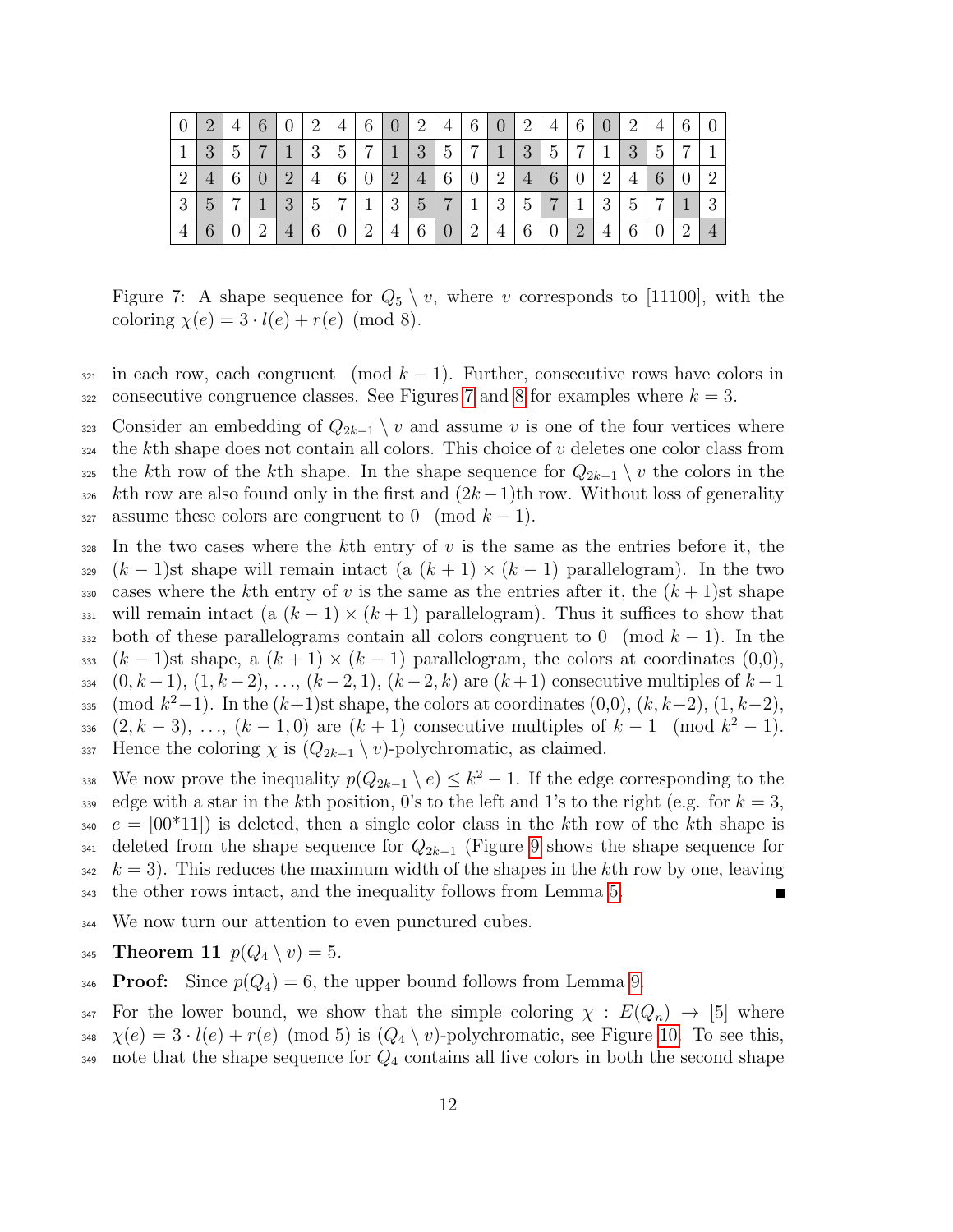|                |   | $\overline{4}$ | 6              | $\theta$       | $\overline{2}$  | 4              | 6              |                | 2              | 4               | $\sqrt{6}$     | $\overline{0}$ | $\overline{2}$ | 4              | 6              | $\overline{0}$ | 2 | $\overline{4}$ | 6              |              |
|----------------|---|----------------|----------------|----------------|-----------------|----------------|----------------|----------------|----------------|-----------------|----------------|----------------|----------------|----------------|----------------|----------------|---|----------------|----------------|--------------|
|                | 3 | 5              | $\overline{7}$ |                | 3               | 5              | $\overline{ }$ | $\mathbf{1}$   | 3              | $5\overline{)}$ | $\overline{ }$ | 1              | 3              | 5              | ⇁              |                | 3 | 5              |                |              |
| $\overline{2}$ | 4 | 6              | $\overline{0}$ | $\overline{2}$ | 4               | 6              | $\theta$       | $\overline{2}$ | $\overline{4}$ | 6               | $\theta$       | $\overline{2}$ | $\overline{4}$ | 6              | $\theta$       | $\overline{2}$ | 4 | 6              |                | റ            |
| 3              | 5 | $\overline{ }$ |                | 3              | $5\overline{)}$ | $\overline{ }$ | 1              | 3              | $\overline{5}$ | $\overline{ }$  |                | 3              | 5              | $\overline{ }$ |                | 3              | 5 |                |                | $\mathbf{Q}$ |
|                |   |                | $\overline{2}$ | $\overline{4}$ | 6               | $\overline{0}$ | $\overline{2}$ | 4              | 6              | $\overline{0}$  | 2              | 4              | 6              | $\overline{0}$ | $\overline{2}$ | 4              | 6 |                | $\overline{2}$ |              |

Figure 8: A shape sequence for  $Q_5 \setminus v$ , where v corresponds to [11000], with the coloring  $\chi(e) = 3 \cdot l(e) + r(e) \pmod{8}$ .

<span id="page-12-1"></span>

<span id="page-12-2"></span>Figure 9: A shape sequence for  $Q_5 \setminus e$ , where e corresponds to [11\*00].

 and the third shape regardless of where those shapes appear. If a vertex other than one corresponding to [0000], [1111], [0011], or [1100] is deleted, then the shape sequence 352 corresponding to  $Q_4 \setminus v$  will have the second or third shape still intact, and thus be polychromatic. If either of the first two of these are deleted, then even though the second shape will lose one element, it will still contain all five colors, and if either of the last two are deleted, the same holds for the third shape.

<span id="page-12-0"></span>356 Theorem 12  $p(Q_4 \setminus e) = 6$ .

357 **Proof:** Since  $p(Q_4) = 6$ , the upper bound follows from Corollary [8.](#page-9-1)

358 For the lower bound, we show that the simple coloring  $\chi : E(Q_n) \to [6]$  where 359  $\chi(e) = 4 \cdot l(e) + r(e) \pmod{6}$  is  $(Q_4 \setminus e)$ -polychromatic, see Figure [11.](#page-13-1) Since deleting an edge affects at most one color class, it suffices to show that each color is present

|   | $\overline{2}$ |                | $\mathbf{1}$   | $\lceil 3 \rceil$ | $\overline{0}$ | $2 \mid 4$     |     |                | 1302            |                     |               | $\overline{4}$                                              |                | $1 \mid 3 \mid 0 \mid 2$ |                 |  |
|---|----------------|----------------|----------------|-------------------|----------------|----------------|-----|----------------|-----------------|---------------------|---------------|-------------------------------------------------------------|----------------|--------------------------|-----------------|--|
|   | 3              | $\overline{0}$ | $\overline{2}$ | $\sqrt{4}$        |                |                |     |                |                 |                     |               | $1 \mid 3 \mid 0 \mid 2 \mid 4 \mid 1 \mid 3 \mid 0 \mid 2$ |                | 4                        | $1 \mid 3 \mid$ |  |
|   | 4              |                | $\overline{3}$ | $\vert 0 \vert$   | 2              | $\overline{4}$ | 130 |                |                 | $\lfloor 2 \rfloor$ | $\parallel$ 4 |                                                             |                | 1302                     |                 |  |
| 3 |                | $\overline{2}$ | $\overline{4}$ | $\left  \right $  | 3              | $\overline{0}$ | 2   | $\overline{4}$ | $\vert 1 \vert$ | $\vert 3 \vert$     | $\parallel 0$ | $\overline{2}$                                              | $\overline{4}$ | $\mid 1 \mid 3 \mid 0$   |                 |  |

<span id="page-12-3"></span>Figure 10: A shape sequence for  $Q_4$  with the coloring  $\chi(e) = 3 \cdot l(e) + r(e) \pmod{5}$ .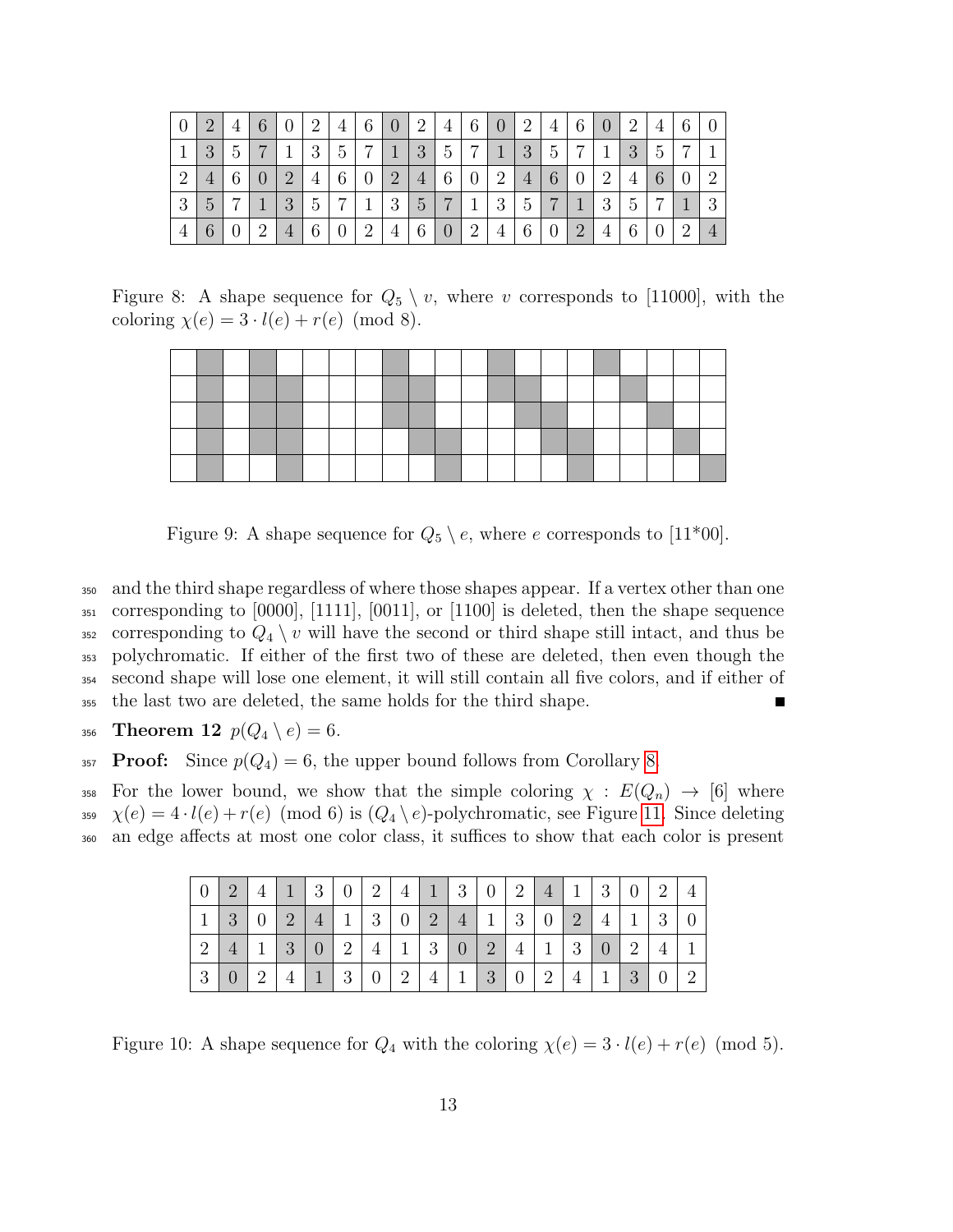|                |                               |                |                |            |            |  |                          |   |                                                   |   |   | -3 |
|----------------|-------------------------------|----------------|----------------|------------|------------|--|--------------------------|---|---------------------------------------------------|---|---|----|
|                |                               | $\overline{4}$ | $\overline{4}$ | $1 \mid 4$ | $\vert$ 17 |  | $4 \mid 1 \mid 4 \mid 1$ | 4 | $\mathbf{1}$                                      | 4 | 1 |    |
| $\overline{2}$ | $5\overline{)}$               | $2 \mid 5$     |                |            |            |  |                          |   | 2   5   2   5   2   5   2   5   2   5   2   5   2 |   |   | 5  |
|                | 0 3 03 03 03 0303030303030303 |                |                |            |            |  |                          |   |                                                   |   |   |    |

<span id="page-13-1"></span>Figure 11: A shape sequence for  $Q_4$  with the coloring  $\chi(e) = 4 \cdot l(e) + r(e) \pmod{6}$ .

 $_{361}$  in two shapes of the shape sequence for  $Q_4$ . For this coloring, each row contains only two colors, which are congruent (mod 3), and adjacent rows contain consecutive congruence classes. In the four rows containing a shape sequence for  $Q_4$ , the two colors in the first and fourth rows are the first and third shapes, and the colors in the two middle rows are in the second and third shapes. Ē

<span id="page-13-0"></span>366 Theorem 13 For all  $k \geq 3$ ,  $p(Q_{2k} \setminus v) \geq k^2 + k - 2 = (k-1)(k+2)$ .

**Proof:** We show that the simple coloring  $\chi : E(Q_n) \to [(k-1)(k+2)]$  where  $\chi(e) = k \cdot l(e) + r(e) \pmod{(k-1)(k+2)}$  is  $(Q_4 \setminus v)$ -polychromatic. In this coloring, 369 each row only contains  $k + 2$  colors, which are all congruent (mod  $k - 1$ ). Adjacent rows contain colors in consecutive congruence classes.

 First note that a  $k \times (k+1)$  parallelogram, the  $(k+1)$ st shape in the shape sequence for  $Q_{2k}$  contains all colors. All color classes in this parallelogram except for the ones 373 at coordinates  $(0,0)$ ,  $(k,0)$ ,  $(0,k-1)$ , and  $(k,k-1)$  have at least two parallel edges, and thus deleting a vertex from  $Q_{2k}$  will leave at least one edge in each of these color classes. Further, the edges in the classes at coordinates  $(0,0)$  and  $(k, k-1)$  have the same color. Thus the only four vertices which will cause this shape to lose a color are those with first k coordinates all 0 or all 1, and last  $k-1$  coordinates all 1 or all 0, opposite from the first. For one of these vertices, if the first k coordinates are all  $379 \quad 1$ , the color class at coordinate  $(k, 0)$  is deleted. If the first k coordinates are all 0, 380 the color class at coordinate  $(0, k - 1)$  is deleted. Without loss of generality, assume that the color classes at coordinates  $(0, k-1)$  and  $(k, 0)$  are in rows containing colors 382 congruent to 0 and 1 (mod  $k-1$ ) respectively. See Figure [12](#page-14-1) for an example with  $k = 4$  and  $v = [11110000]$ .

384 In either of these cases, the kth shape in the shape sequence for  $Q_{2k} \setminus v$  must contain 385 the deleted color. In the kth shape, the color classes at coordinates  $(0,0)$ ,  $(0,k-1)$ , 386  $(1, k-2), \ldots, (k-2, 1), (k-2, k),$  and  $(k-1, k-1)$  contain  $k+2$  consecutive 387 multiples of  $k-1 \pmod{(k-1)(k+2)}$  and thus contain all colors congruent to 0 388 (mod k−1). Similarly, the color classes at coordinates  $(0, 1)$ ,  $(1, 0)$ ,  $(1, k-1)$ ,  $(2, k-2)$ , 389 ...,  $(k-1,1)$ , and  $(k-1,k)$ , contain  $k+2$  consecutive numbers (mod  $(k-1)(k+2)$ ) 390 that are congruent to 1 (mod  $k-1$ ) and thus contain all colors congruent to 1  $391 \pmod{k-1}$ . None of these color classes can be deleted by deleting any of the four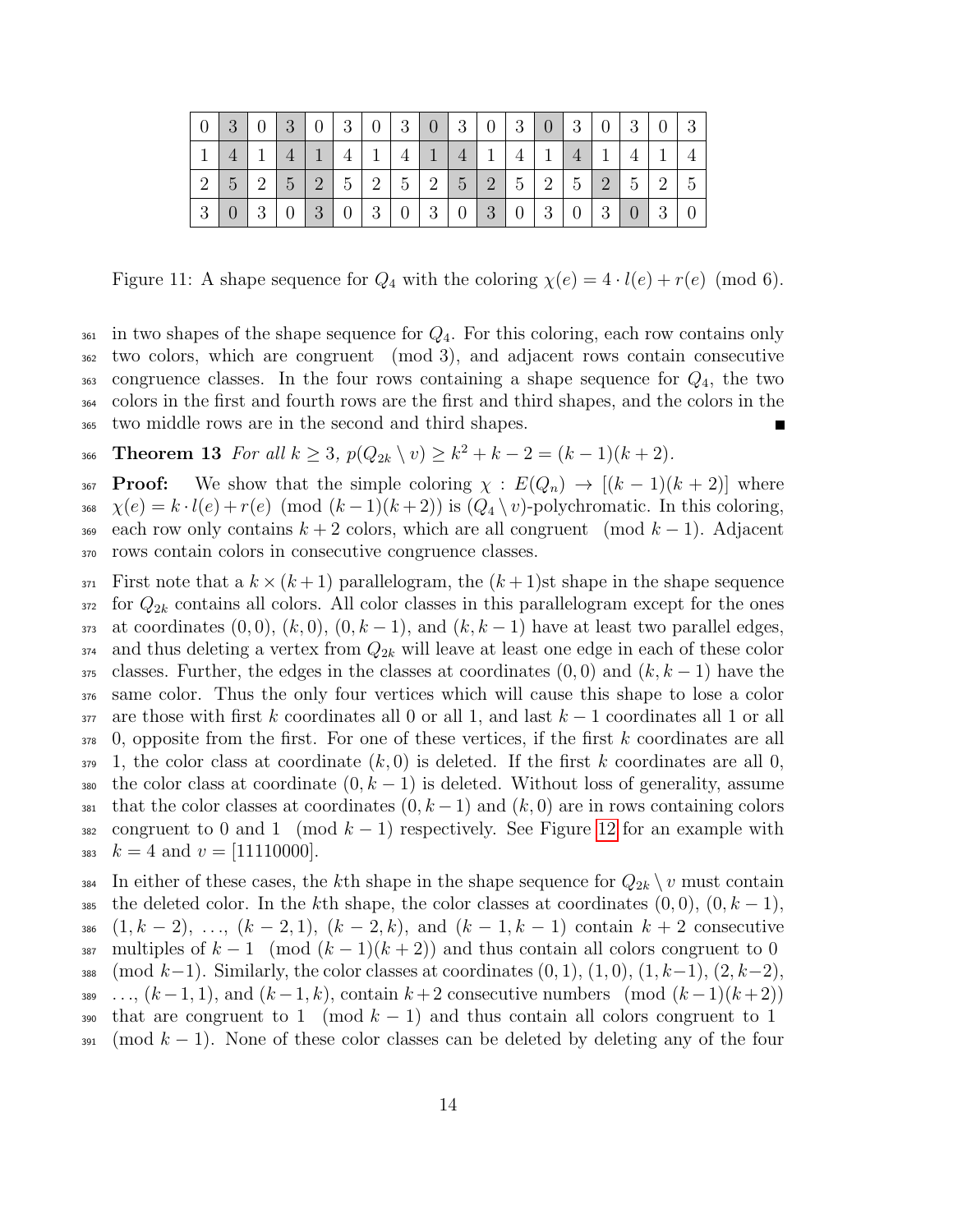| $\overline{0}$ | 3 | 6             | 9     |                 | 12 15          | $\theta$       | 3              | 6             | 9               |                | 12 15 0         |                | 3              | 6         | 9               | 12             | 15             | $\left( \right)$ | 3                | 6  |
|----------------|---|---------------|-------|-----------------|----------------|----------------|----------------|---------------|-----------------|----------------|-----------------|----------------|----------------|-----------|-----------------|----------------|----------------|------------------|------------------|----|
|                | 4 | 7             | 10    |                 | 13 16          | -1             | 4              | 7             |                 | 10 13          | <sup>16</sup>   | $\mathbf{1}$   | $\overline{4}$ | 7         | 10              | 13             | 16             | 1                | $\overline{4}$   | 7  |
| 2              | 5 | 8             | 11    | 14              | 17             | 2              | 5              | 8             | 11 <sup>1</sup> | 14             | 17 <sup>1</sup> | $\overline{2}$ | 5 <sup>5</sup> | 8         | 11              | 14             | 17             | $\overline{2}$   | 5                | 8  |
| 3              | 6 | 9             | 12    | 15 <sup>1</sup> | $\overline{0}$ | 3              | 6              | 9             |                 | 12 15          | $\overline{0}$  | 3              | 6              | 9         | $ 12\rangle$    | 15             | $\overline{0}$ | 3                | 6                | 9  |
| 4              | 7 |               | 10 13 | 16 <sup>1</sup> | 1              | $\overline{4}$ | $\overline{7}$ | <b>10</b>     | 13              | <b>16</b>      | -1              | $\overline{4}$ | $\overline{7}$ |           |                 | 10 13 16       | 1              | 4                | 7                | 10 |
| 5              | 8 | 11            | 14    | 17              | $\overline{2}$ | 5              | 8              | 11            | <b>14</b>       | 17             | $\overline{2}$  | 5              | 8              | 11        | 14              | 17             | $\overline{2}$ | 5                | 8                | 11 |
| 6              | 9 | <sup>12</sup> | 15    | $\overline{0}$  | 3              | 6              | 9              | <sup>12</sup> | 15 <sup>1</sup> | $\overline{0}$ | 3               | 6              | 9              | <b>12</b> | 15 <sub>l</sub> | $\overline{0}$ | 3              | 6                | 9                | 12 |
| 7              |   | 13            | 16    | 1               | 4              | $\overline{7}$ | 10             | 13            | 16 <sup>1</sup> | 1              | $\overline{4}$  | 7              | 10             | 13        | 16 <sup>1</sup> | 1              | 4              | 7                | 10 <sup>-1</sup> | 13 |

<span id="page-14-1"></span>Figure 12: The fourth and fifth shapes in the shape sequence for  $Q_8 \setminus v$ , where v corresponds to [11110000], with the coloring  $\chi(e) = 4 \cdot l(e) + r(e)$  (mod 18).

Г

<span id="page-14-0"></span>vertices under consideration.

- 393 Corollary 14 For all  $k > 3$ ,
- 394  $k^2 + k 2 \le p(Q_{2k} \setminus v) \le k^2 + k 1$ .
- 395  $\bullet$   $k^2 + k 2 \leq p(Q_{2k} \setminus e) \leq k^2 + k$ .

#### 4.1 Open Problems

- We conclude with some directions for future research on polychromatic edge colorings.
- 398 **Problem 15** For which other graphs G can we determine  $p(G)$ ?

 A first step might be to determine the polychromatic numbers for even punctured 400 cubes, starting with  $p(Q_6\backslash v)$  and  $p(Q_6\backslash e)$ . If these polychromatic numbers are smaller than the upper bounds given in Corollary [14,](#page-14-0) it would provide our first example of a polychromatic number not equal to the bound given by Lemma [5.](#page-5-0) In turn, such a result might give insight into how Lemma [5](#page-5-0) might be strengthened–for example, its proof only uses horizontal translations, but shape sequences can be translated in any direction–or whether other ideas are necessary.

<span id="page-14-2"></span>406 Problem 16 For each  $r \geq 2$ , is there some G s.t.  $p(G) = r^2$ 

 The smallest open case for Problem [16](#page-14-2) is  $r = 7$ . It would be interesting even to show that the gaps between polychromatic numbers are bounded. It might also be interesting to investigate whether (and under what circumstances) polychromatic numbers can "jump." In other words, if an edge is deleted from a graph G, by how 411 much can the polychromatic number of the resulting graph differ from  $p(G)$ ?

 $_{412}$  Bialostocki [\[3\]](#page-21-6) proved that any subgraph of the hypercube not containing  $Q_2$  as a subgraph and intersecting every  $Q_2$  has at most  $(n+$  $\frac{1}{412}$  Blatostocki [5] proved that any subgraph of the hypercube not containing  $Q_2$  as a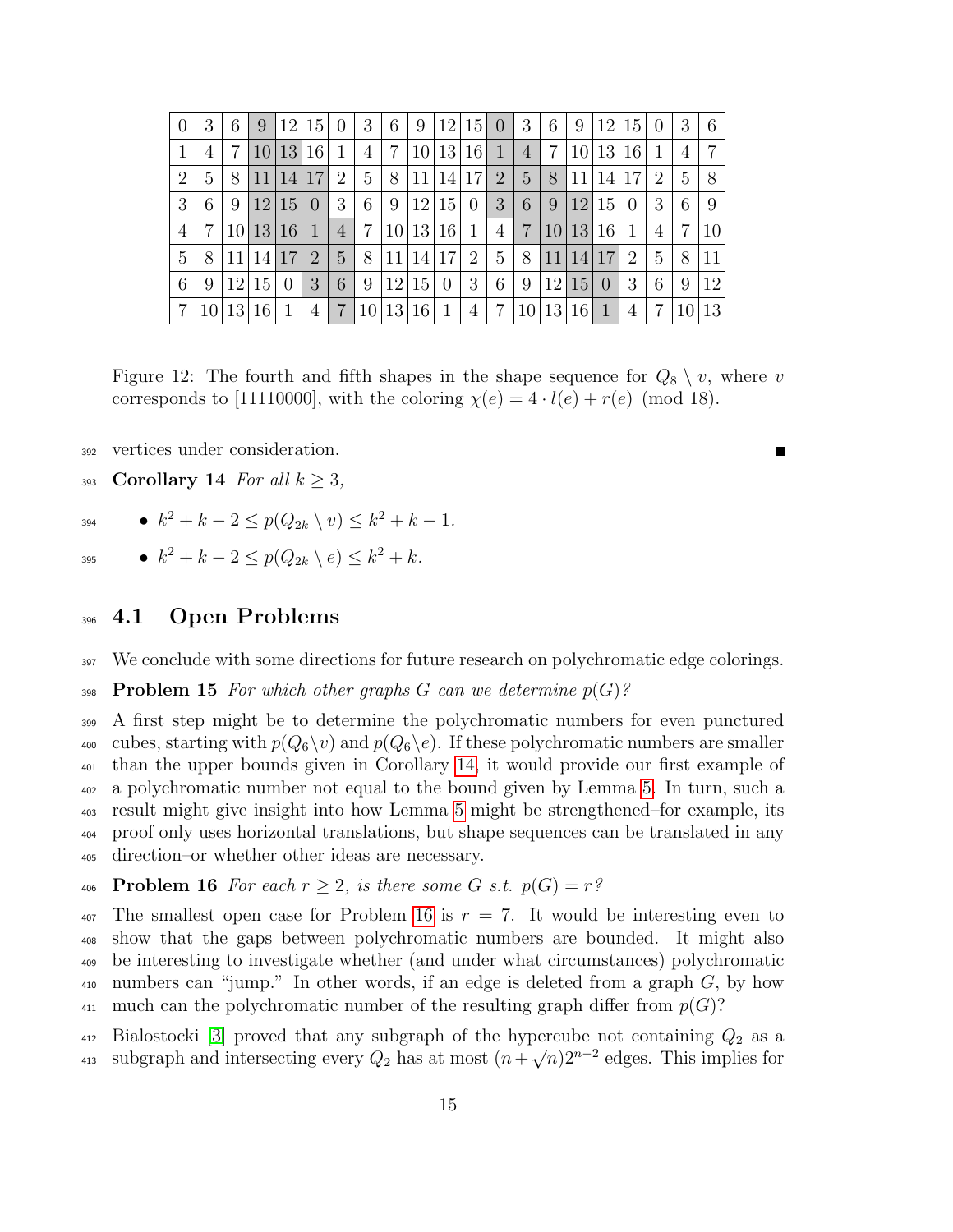$_{414}$  large n, every  $Q_2$ -polychromatic 2-coloring has approximately half the edges of each <sup>415</sup> color. Is it possible to generalize Bialostocki's theorem?

416 **Problem 17** For large n, given a G-polychromatic coloring of  $Q_n$  with  $p(G)$  colors, 417 is it true that the proportion of edges in each color class must approach  $1/p(G)$ ?

### <span id="page-15-0"></span><sup>418</sup> 5 Coloring Subcubes of Higher Dimension

 $\mu_{19}$  Alon, Krech, and Szabó [\[1\]](#page-21-0) suggested a generalization of the problem of finding poly-<sup>420</sup> chromatic numbers on the hypercube where instead of edges (which themselves can <sup>421</sup> be thought of as one-dimensional hypercubes), subcubes of a fixed dimension of the <sup>422</sup> hypercube are colored. Let  $p^i(G)$  be the polychromatic number of the graph G if <sup>423</sup>  $Q_i$ 's are colored, i.e.  $p^i(G)$  is the largest number of colors with which it is possible <sup>424</sup> to color the  $Q_i$ 's in any hypercube so that every embedding of G contains a  $Q_i$  of <sup>425</sup> every color. To determine these polychromatic numbers, many of the ideas from edge <sup>426</sup> colorings can be directly generalized. However in Theorems [20](#page-17-0) and [21](#page-18-0) we show that <sup>427</sup> not everything about edge coloring generalizes in a straightforward way.

428 When  $Q_i$ 's are colored, a simple coloring is one where the color of a  $Q_i$  is determined  $\frac{429}{429}$  by the vector of length  $(i + 1)$  where the first coordinate is the number of 1's to the 430 left of the first star, the  $(i + 1)$ st coordinate is the number of 1's to the right of the 431 ith star, and for  $1 \leq j \leq i+1$ , the jth coordinate is the number of 1's between  $_{432}$  the  $(j-1)$ st and j<sup>th</sup> stars. With this definition, a proof almost identical to that of  $\frac{1}{433}$  Lemma [3](#page-2-1) (see Ozkahya and Stanton [\[7\]](#page-21-5)) gives the following generalization.

**Lemma 18** Let  $k \geq i \geq 1$  and G be a subgraph of  $Q_k$ . If  $p^i(G) = r$ , then there is a 435 simple G-polychromatic r-coloring of the  $Q_i$ 's in  $Q_k$ .

<sup>436</sup> Thus we restrict our attention to simple colorings, and consider color classes in an  $(i + 1)$ -dimensional grid. As with edge colorings, we refer to all  $Q_i$ 's with the same <sup>438</sup> vector in a simple coloring as a color class. For example, the embedding [01110 ∗ 0 ∗ 439  $11 * 01001 * 11011$  of  $Q_4$  in  $Q_{22}$  would be in color class  $(3,0,2,2,4)$ . Define two color 440 classes in a  $(i + 1)$ -dimensional grid to be on the same *level* if their entries have the 441 same sum. Define a  $j_1 \times j_2 \times \cdots \times j_l$  parallelepiped to be a set of color classes of the 442 following form:  $\{(a_1 + \alpha_1, a_2 + \alpha_2, \ldots, a_l + \alpha_l) : 0 \leq \alpha_k \leq j_k\}$ . For the remainder of 443 the section, we restrict our attention to the case where  $G = Q_d$ . Shape sequences for 444  $Q_d$  are characterized by the following generalization of Fact [6.](#page-7-1)

445 **Fact 19** Let  $n \geq d \geq i \geq 1$ . Every shape sequence for an embedding of  $Q_d$  in  $Q_n$ consists of  $\binom{d}{i}$ <sup>446</sup> consists of  $\binom{d}{i}$  shapes where each shape is a  $j_1 \times j_2 \times \cdots \times j_{i+1}$  parallelepiped where  $447 \quad j_1 + j_2 + \cdots + j_{i+1} = d+1$ , and each shape occupies the same d levels. The color  $_{448}$  classes in each shape correspond to the  $Q_i$ 's using the same set of i stars. Conversely, <sup>449</sup> every instance of such a shape sequence where the shapes are arranged in a proper 450 relative position corresponds to some embedding of  $Q_d$  in  $Q_n$ .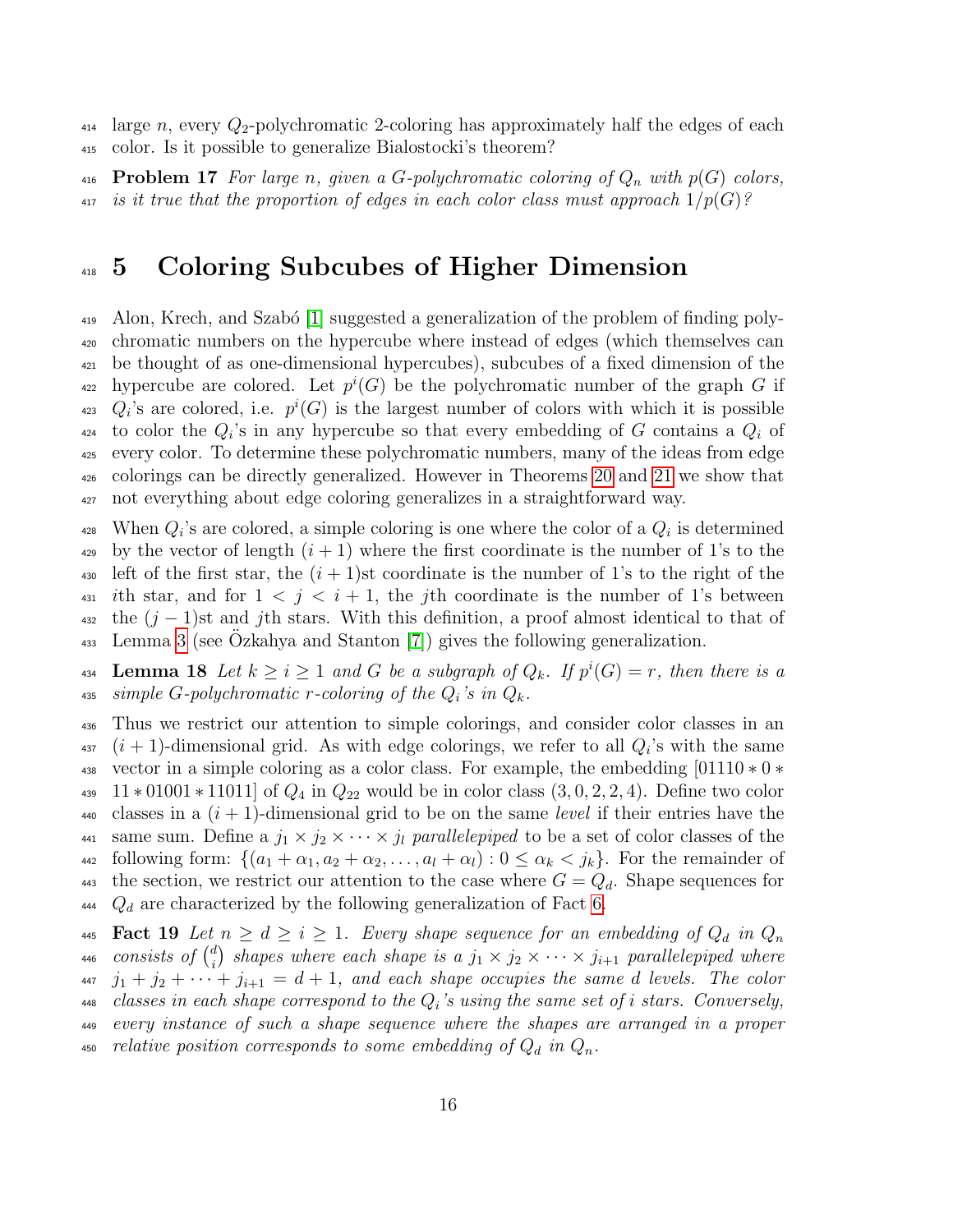| Sets of two stars | $Q_2$ 's using those stars     | Color classes | Dimensions of shape   |
|-------------------|--------------------------------|---------------|-----------------------|
| 3rd and 4th       | $11110011010110 * 101 * 001$   | (9, 2, 1)     | $3 \times 1 \times 1$ |
|                   | $[11110011110110*101*001]$     | (10, 2, 1)    |                       |
|                   | $11111011010110 * 101 * 001$   | (10, 2, 1)    |                       |
|                   | $11111011110110 * 101 * 001$   | (11, 2, 1)    |                       |
| 2nd and 4th       | $11110011 * 101100101 * 001$   | (6, 5, 1)     | $2 \times 2 \times 1$ |
|                   | $[11110011 * 101101101 * 001]$ | (6, 6, 1)     |                       |
|                   | $[11111011 * 101100101 * 001]$ | (7, 5, 1)     |                       |
|                   | $111111011 * 101101101 * 001$  | (7,6,1)       |                       |
| 1st and 4th       | $1111 * 0110101100101 * 001$   | (4, 7, 1)     | $1 \times 3 \times 1$ |
|                   | $[1111 * 0110101101101 * 001]$ | (4, 8, 1)     |                       |
|                   | $[1111 * 0111101100101 * 001]$ | (4, 8, 1)     |                       |
|                   | $1111 * 0111101101101 * 001$   | (4, 9, 1)     |                       |
| 1st and 3rd       | $1111 * 011010110 * 1010001$   | (4, 5, 3)     | $1 \times 2 \times 2$ |
|                   | $[1111 * 011010110 * 1011001]$ | (4, 5, 4)     |                       |
|                   | $[1111 * 011110110 * 1010001]$ | (4,6,3)       |                       |
|                   | $1111 * 011110110 * 1011001$   | (4,6,4)       |                       |
| 2nd and 3rd       | $11110011 * 10110 * 1010001$   | (6, 3, 3)     | $2 \times 1 \times 2$ |
|                   | $[11110011 * 10110 * 1011001]$ | (6,3,4)       |                       |
|                   | $[11111011 * 10110 * 1010001]$ | (7,3,3)       |                       |
|                   | $11111011 * 10110 * 1011001$   | (7,3,4)       |                       |
| 1st and 2nd       | $1111 * 011 * 1011001010001$   | (4, 2, 6)     | $1 \times 1 \times 3$ |
|                   | $[1111 * 011 * 1011001011001]$ | (4, 2, 7)     |                       |
|                   | $[1111 * 011 * 1011011010001]$ | (4, 2, 7)     |                       |
|                   | $1111 * 011 * 1011011011001$   | (4, 2, 8)     |                       |

<span id="page-16-0"></span>Figure 13: The six shapes for the embedding  $[1111 * 011 * 10110 * 101 * 001]$  of  $Q_4$  in  $Q_{22}$ .

451 For example, if  $Q_2$ 's are colored, the embedding  $[1111 * 011 * 10110 * 101 * 001]$  of  $Q_4$ in  $Q_{22}$  contains 24  $Q_2$ 's, partitioned into  $\binom{4}{2}$ <sup>452</sup> in  $Q_{22}$  contains 24  $Q_2$ 's, partitioned into  $\binom{4}{2}$  = 6 sets according to which two stars <sup>453</sup> they use. These six sets give rise to six shapes, all parallelepipeds containing color <sup>454</sup> classes in levels 12, 13, and 14 (see Figure [13\)](#page-16-0).

<sup>455</sup> Özkahya and Stanton [\[7\]](#page-21-5) proved lower bounds on  $p^{i}(Q_d)$  precisely analogous to those <sup>456</sup> in Theorem [1.](#page-1-0) Suppose the shape with the most elements in the shape sequence for 457  $Q_d$  contains r color classes. Then there is an r-coloring of the  $Q_i$ 's where the largest <sup>458</sup> shape in the shape sequence contains all r colors for every copy of  $Q_d$ . The number of 459 colors of this shape is the largest product of  $i+1$  natural numbers that sum to  $d+1$ , <sup>460</sup> and is obtained by minimizing the difference between these numbers. The exact value 461 depends on the remainder of  $d+1 \pmod{i+1}$ ; if the remainder is zero, the number 462 of colors is  $\left(\frac{d+1}{i+1}\right)^{i+1}$ . From this, one obtains lower bounds of  $p^2(Q_3) \geq 1 \cdot 1 \cdot 2 = 2$ ,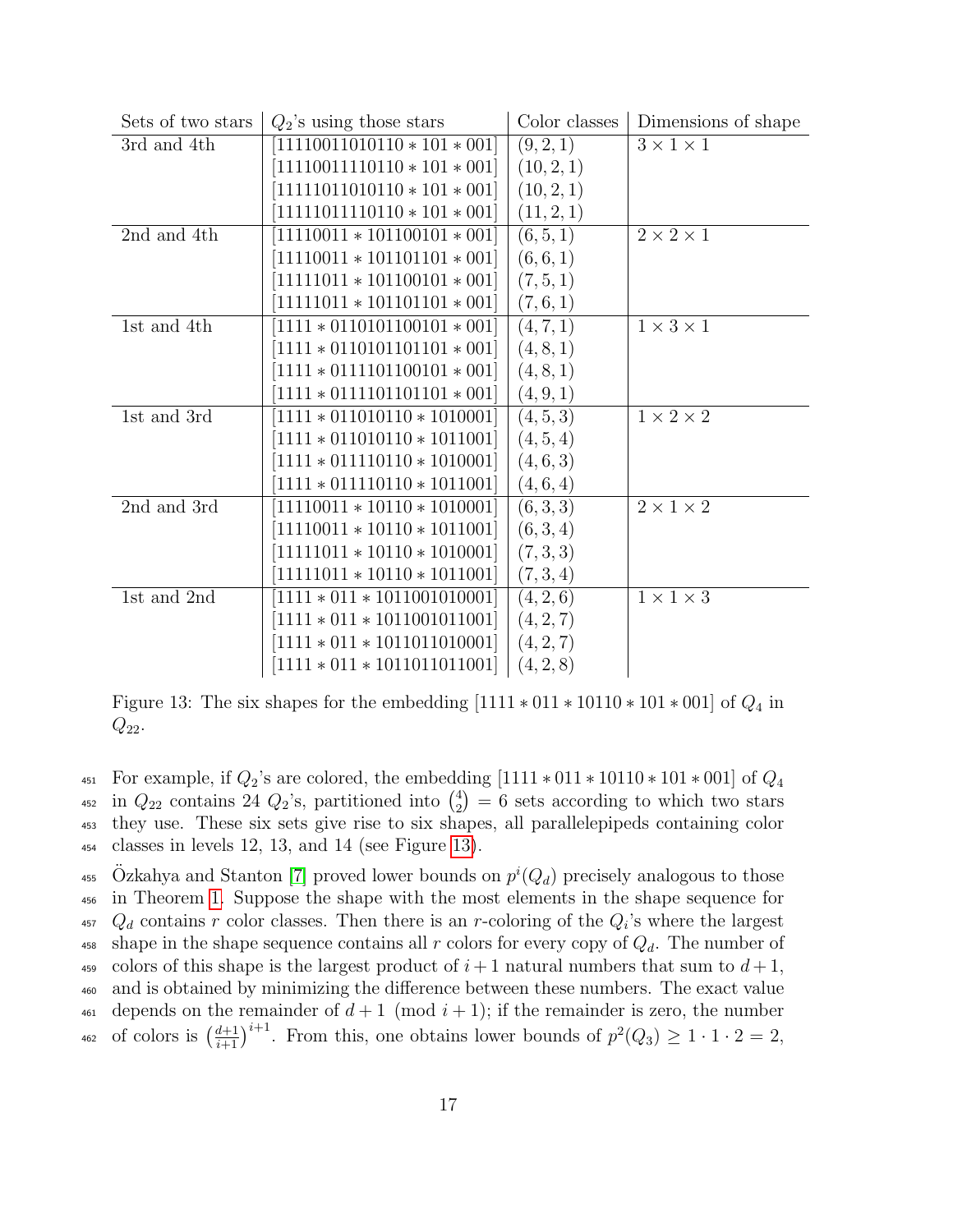|          | Shape   Color Classes                      | $a_2$ | $a_3$ | $S_{12}$ | $S_{13}$ | $\mathcal{D}_{23}$ |
|----------|--------------------------------------------|-------|-------|----------|----------|--------------------|
| $S_{12}$ | $(0, a_2, a_3), (0, a_2, a_3 + 1)$         |       |       |          |          |                    |
| $S_{13}$ |                                            |       |       |          |          |                    |
| $S_{23}$ | $(0, a_2 + a_3, 0), (0, a_2 + a_3 + 1, 0)$ |       |       |          |          |                    |
|          | $(a_2, a_3, 0), (a_2 + 1, a_3, 0)$         |       |       |          |          |                    |

<span id="page-17-1"></span>Figure 14: The colors of the  $Q_2$ 's contained in each shape for the 4 possibilities for  $a_2$  and  $a_3 \pmod{2}$  in an embedding of  $Q_3$ , using the coloring  $\chi$  from Theorem [20.](#page-17-0)

463  $p^2(Q_4) \geq 1 \cdot 2 \cdot 2 = 4$ ,  $p^2(Q_5) \geq 2 \cdot 2 \cdot 2 = 8$ ,  $p^2(Q_6) \geq 2 \cdot 2 \cdot 3 = 12$ , and so forth.

 $\alpha$ <sup>464</sup> Ozkahya and Stanton [\[7\]](#page-21-5) also proved the upper bound analogous to Theorem [1,](#page-1-0) which <sup>465</sup> is  $p^{i}(Q_d) \leq {d+1 \choose i+1}$ . This is the number of color classes covered by an embedding of  $Q_d$ 466 with d stars and all other entries 0. For example, if  $Q_2$ 's are colored, the embedding of  $_{467}$   $Q_3$  represented by  $[***00000...]$  has  $Q_2$ 's only in color classes  $(0,0,0)$ ,  $(1,0,0)$ ,  $(0,1,0)$ , 468 and  $(0,0,1)$ , and so  $p^2(Q_3) \leq 4 = \binom{3+1}{2+1}$ .

469 In the case of edge colorings, the polychromatic number for  $Q_d$  turned out to be the lower bound in Theorem [1,](#page-1-0) but this is not the case for colorings of larger subcubes; the polychromatic number may be larger than the size of the largest shape. We <sup>472</sup> show this first in the case of  $p^2(Q_3)$ . All shapes in the shape sequence for  $Q_3$  when  $Q_2$ 's are colored have two elements, and the bounds corresponding to Theorem [1](#page-1-0) are  $2 \leq p^2(Q_3) \leq 4.$ 

<span id="page-17-0"></span><sup>475</sup> Theorem 20 
$$
p^2(Q_3) = 3
$$
.

476 **Proof:** Lower bound: Consider the simple 3-coloring  $\chi$  that assigns colors to any  $Q_2$  in color class  $(x_1, x_2, x_3)$  the color  $\chi(x_1, x_2, x_3)$ , where

$$
\chi(x_1, x_2, x_3) = \begin{cases} x_1 + x_2 + x_3 & (\text{mod } 3) & \text{if } x_2 \equiv 0 \pmod{2} \\ x_1 + x_2 + x_3 + 1 & (\text{mod } 3) & \text{if } x_2 \equiv 1 \pmod{2} \end{cases}
$$

479 Consider an embedding of  $Q_3$  where there are  $a_1$  1's to the left of the first star,  $a_2$  1's 480 between the first and second stars,  $a_3$  1's between the second and third stars, and  $a_4$ <sup>481</sup> 1's to the right of the third star. We show that it contains all three colors. Without 482 loss of generality assume  $a_1 + a_2 + a_3 + a_4 \equiv 0 \pmod{3}$ , and  $a_1 = a_4 = 0$ . For 483  $1 \leq i \leq j \leq 3$ , denote by  $S_{ij}$  the shape using stars i and j. The tables in Figure [14](#page-17-1) <sup>484</sup> list the color classes in each of the three shapes, and the colors in each shape for the 485 four possibilities for  $a_2$  and  $a_3 \pmod{2}$ . For each possibility, each of the three colors <sup>486</sup> is in at least one of the three shapes.

 $487$  Upper bound: A computer search found that no  $Q_3$ -polychromatic 4-coloring, simple 488 or otherwise, is possible on  $Q_5$ .

489 For a human-checkable proof, we know that if the  $Q_2$ 's in  $Q_n$  can be 4-colored so that  $490$  every  $Q_3$  is polychromatic, then it can be done with a simple coloring. We try to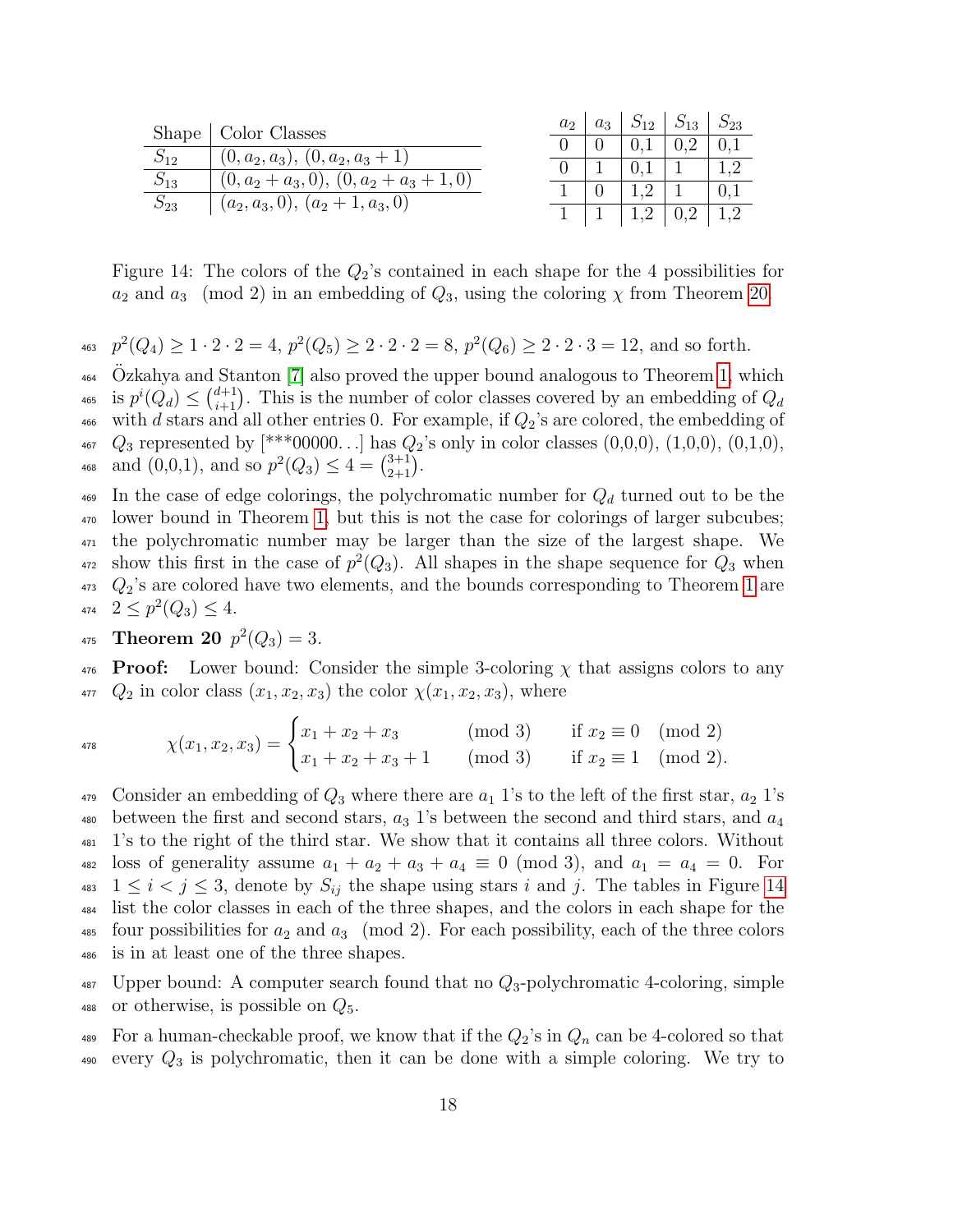491 construct a simple coloring  $\chi$  on  $Q_5$ , eventually showing that it is impossible.

492 The embedding  $[***00]$  of  $Q_3$  contains only color classes 000, 100, 010, and 001, so

<sup>493</sup> these color classes must all be distinct, and without loss of generality we assign them

 $494$  the colors 1, 2, 3, and 4, respectively.

<sup>495</sup> To assign colors to the color classes 110, 101, 011, 200, 020, and 002, we examine 496 the embeddings  $[1^{***}0], [1^{**}0], [1^{**}1^{*}0],$  and  $[1^{**}10].$  A straightforward but tedious 497 examination shows there are only five simple 4-colorings of the  $Q_4$  [\*\*\*\*0], falling into 498 two patterns: One is  $\chi_1$ , below. The other four are  $\chi_2$ , where  $\chi_2(020)$  can be chosen <sup>499</sup> to be any color.

505

| Color class   000   100   010   001   101   011   002   110   020   200 |  |                                                  |  |  |  |  |
|-------------------------------------------------------------------------|--|--------------------------------------------------|--|--|--|--|
|                                                                         |  | $1 \t 2 \t 3 \t 4 \t 1 \t 3 \t 2 \t 3 \t 1 \t 4$ |  |  |  |  |
|                                                                         |  |                                                  |  |  |  |  |

501 We now attempt to extend these colorings to the  $Q_4$ 's  $[1^{****}]$  and  $[1^{****}]$ . In the case <sup>502</sup> of [1\*\*\*\*], we already know the colors of 100, 200, 110, and 101, so the colors for the 503 color classes for  $[1^{***}]$  must fit one of the following four patterns. For  $i, j \in \{1, 2\},$  $\chi_{ij}$  is the coloring generated by extending the  $\chi_i$  coloring with the  $\chi_j$  pattern.

| Color class | $100\,$ | <b>200</b> |               | TOT           | റ∩<br>∠∪⊥ |          | റാ |          |   |            |
|-------------|---------|------------|---------------|---------------|-----------|----------|----|----------|---|------------|
| $\chi_{11}$ |         |            | റ<br>್ರ       |               | $\Omega$  | റ        |    | $\Omega$ |   |            |
| $\chi_{12}$ |         |            | $\Omega$<br>ಲ |               | ∩         |          |    |          | ∗ |            |
| $\chi_{21}$ |         |            |               | റ<br>್ರ       | 63        |          |    |          |   |            |
| $\chi_{22}$ |         |            |               | $\Omega$<br>U |           | $\Omega$ |    |          | ∗ | $\epsilon$ |

506 In the  $Q_4$  [\*\*\*\*1], color classes 001, 101, 011, 002, 102, 111, and 201 are already  $507$  assigned. It is impossible to extend  $\chi_{12}$  and  $\chi_{22}$  consistent with the patterns  $\chi_1$  or  $\chi_2$ , while  $\chi_{11}$  and  $\chi_{21}$  extend uniquely as follows.

|     | Color class   001   101   011   002   102   012   003   111   021   201 |  |  |  |  |  |
|-----|-------------------------------------------------------------------------|--|--|--|--|--|
| 509 |                                                                         |  |  |  |  |  |
|     |                                                                         |  |  |  |  |  |

<sup>510</sup> Now every color class except for 030 is assigned a color. However in either of the  $_{511}$  colorings, the embedding  $*1*1*$  (containing color classes 110, 210, 020, 030, 011, <sup>512</sup> and 012) has at most two colors before 030 is assigned. Thus it cannot contain four <sup>513</sup> colors regardless of the choice for the color of 030. Г

<span id="page-18-0"></span>514 Theorem 21 
$$
p^2(Q_4) \geq 5
$$
.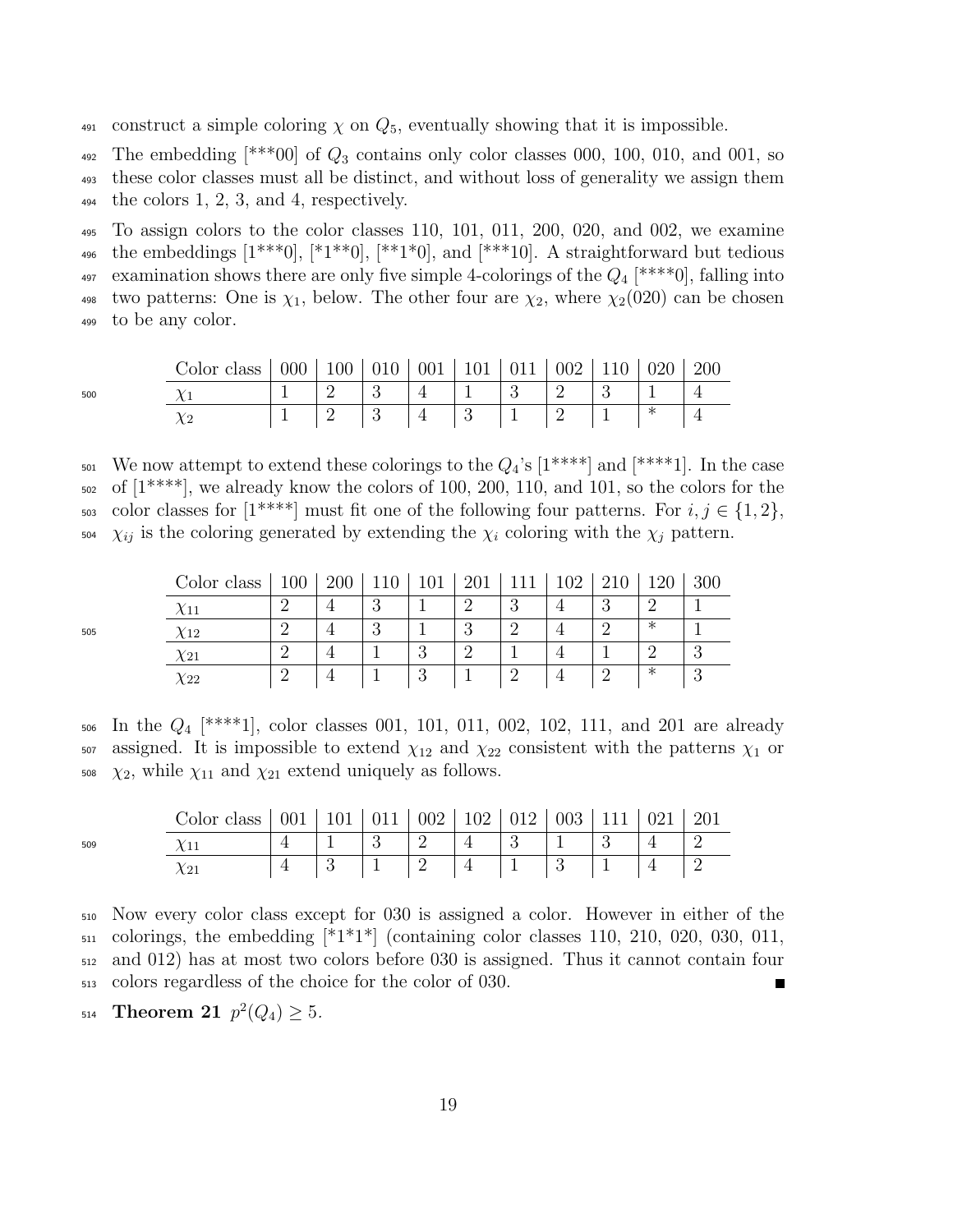$515$  **Proof:** Consider the simple 5-coloring  $\chi$  that assigns to any  $Q_2$  in color class 516  $(x_1, x_2, x_3)$  the color  $\chi(x_1, x_2, x_3)$ , where

517

$$
\chi(x_1, x_2, x_3) = \begin{cases} x_1 + x_2 + x_3 & (\text{mod } 5) & \text{if } x_2 \equiv 0 \pmod{3} \\ x_1 + x_2 + x_3 + 1 & (\text{mod } 5) & \text{if } x_2 \equiv 1 \pmod{3} \\ x_1 + x_2 + x_3 + 2 & (\text{mod } 5) & \text{if } x_2 \equiv 2 \pmod{3} \end{cases}
$$

 $518$  Consider an embedding of  $Q_4$  where there are  $a_1$  1's to the left of the first star,  $a_2$  1's 519 between the first and second stars,  $a_3$  1's between the second and third stars,  $a_4$  1's  $\frac{520}{20}$  between the third and fourth stars, and  $a_5$  1's to the right of the fourth star. We show  $\mu$ <sub>521</sub> that it contains all five colors. Without loss of generality assume  $a_1+a_2+a_3+a_4+a_5 \equiv$ 522 0 (mod 5) and  $a_1 = a_5 = 0$ . For  $1 \leq i < j \leq 4$ , denote by  $S_{ij}$  the shape using stars i  $\frac{1}{2}$  and j. The following table lists the color classes in each of the six shapes.

|    | Shape    | Color Classes                                                                                        |
|----|----------|------------------------------------------------------------------------------------------------------|
|    | $S_{12}$ | $(0, a_2, a_3 + a_4), (0, a_2, a_3 + a_4 + 1), (0, a_2, a_3 + a_4 + 2)$                              |
|    | $S_{13}$ | $(0, a_2 + a_3, a_4), (0, a_2 + a_3 + 1, a_4), (0, a_2 + a_3, a_4 + 1), (0, a_2 + a_3 + 1, a_4 + 1)$ |
| 24 | $S_{14}$ | $(0, a_2 + a_3 + a_4, 0), (0, a_2 + a_3 + a_4 + 1, 0), (0, a_2 + a_3 + a_4 + 2, 0)$                  |
|    | $S_{24}$ | $(a_2, a_3 + a_4, 0), (a_2 + 1, a_3 + a_4, 0), (a_2, a_3 + a_4 + 1, 0), (a_2 + 1, a_3 + a_4 + 1, 0)$ |
|    | $S_{34}$ | $(a_2+a_3,a_4,0), (a_2+a_3+1,a_4,0), (a_2+a_3+2,a_4,0)$                                              |
|    | $S_{23}$ | $(a_2, a_3, a_4), (a_2 + 1, a_3, a_4), (a_2, a_3, a_4 + 1), (a_2 + 1, a_3, a_4 + 1)$                 |

 $525$  Figure [15](#page-20-0) lists the colors contained in each shape for the 27 possibilities for  $a_2, a_3$ ,  $_{526}$  and  $a_4$  (mod 3). For each possibility, each of the five colors is in at least one of the <sup>527</sup> six shapes.

528 **Theorem 22** For all  $d \ge i \ge 1$ ,  $j \ge 1$ ,  $p^{i+j}(Q_{d+j}) \ge p^{i}(Q_{d})$ .

**Proof:** Suppose  $\chi$  is a  $Q_d$ -polychromatic k-coloring of the  $Q_i$ 's in  $Q_n$ , where  $n \geq$ 530  $d+j$ . Consider the k-coloring of the  $Q_{i+j}$ 's in  $Q_n$  given by

524

$$
\chi'(x_1, x_2, \ldots, x_{i+1}, \ldots, x_{i+j+1}) = \chi(x_1, x_2, \ldots, x_{i+1}).
$$

532 We show  $\chi'$  is  $Q_{d+j}$ -polychromatic.

533 Let  $G_{d+j}$  be an embedding of  $Q_{d+j}$  in  $Q_n$  represented by an n-bit vector with  $d+j$  stars. 534 Let  $G_d$  be the embedding of  $Q_d$  in  $Q_n$  represented by the same vector with the  $(d+1)$ st 535 star and every coordinate to the right replaced by zeros. For example, if  $d = 4$ ,  $j = 2$ , 536 and  $G_{d+j} = [0*111*1011**110*0*01]$ , then  $G_d = [0*111*1011**11000000]$ . The  $\frac{i+1}{1}$  coordinates of the color classes for  $G_d$  are identical to the first  $i+1$  coordinates 538 of the color classes for  $G_{d+j}$  in the shapes that use the last j stars. Since  $\chi$  is  $Q_d$ -539 polychromatic,  $G_d$  contains  $Q_i$ 's of each of the k colors, and  $G_{d+j}$  must also contain 540 a  $Q_{i+j}$  of each color with the coloring  $\chi'$ .

541 Corollary 23 For all  $d \ge 2$ ,  $p^d(Q_{d+1}) \ge p^2(Q_3) = 3$ .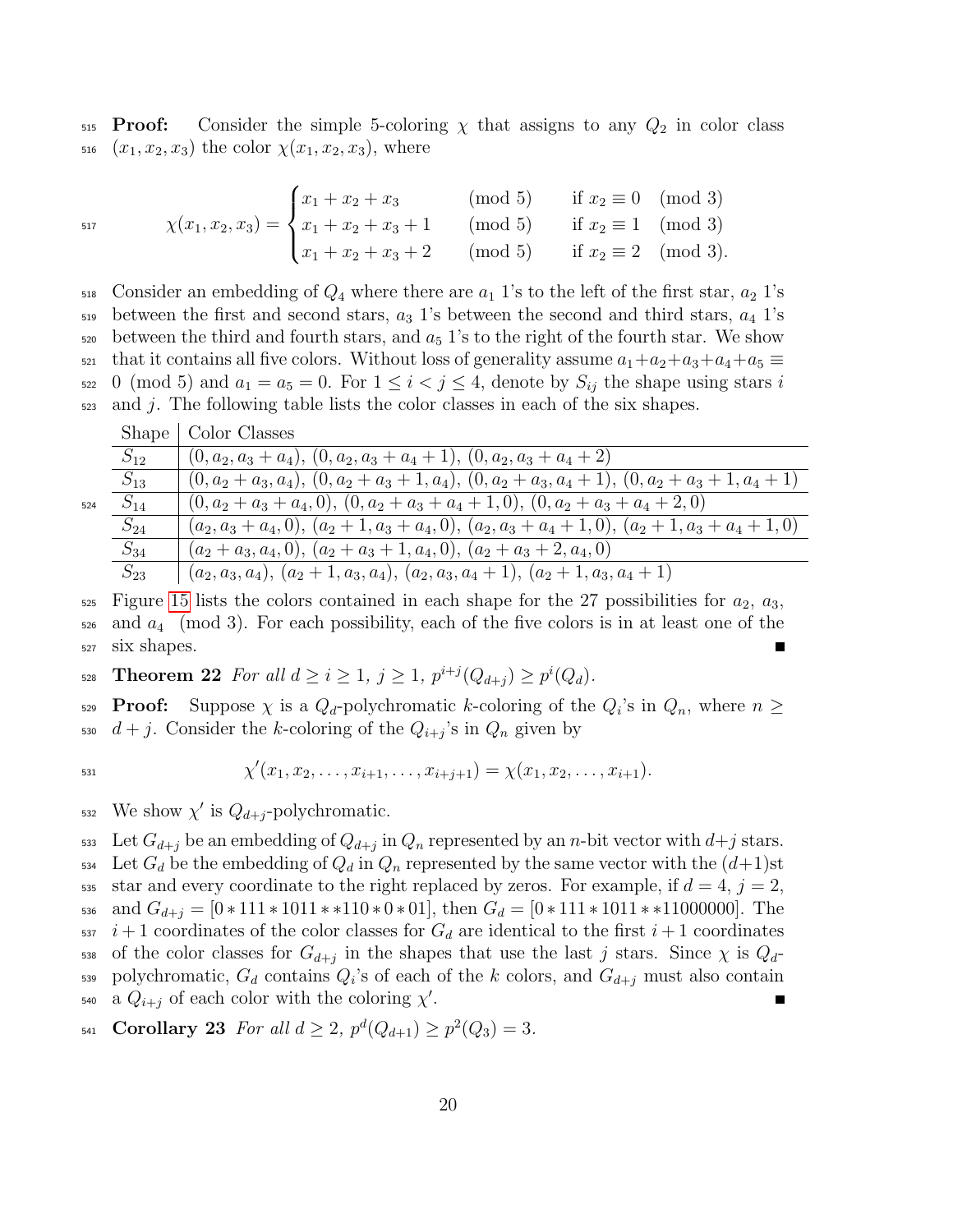| $a_2$          | $\boldsymbol{a}_3$ | $\bar{a}_4$      | $S_{12}$           | $\mathcal{S}_{13}$ | $\mathcal{S}_{14}$   | $\mathcal{S}_{24}$ | $S_{34}$ | $\mathcal{S}_{23}$ |
|----------------|--------------------|------------------|--------------------|--------------------|----------------------|--------------------|----------|--------------------|
| $\overline{0}$ | 0                  | $\overline{0}$   | 0,1,2              | 0,1,2,3            | 0,2,4                | 0,1,2,3            | 0,1,2    | 0,1,2              |
| $\mathbf{1}$   | $\mathbf{1}$       | $\mathbf{1}$     | 1,2,3              | 2,1,3              | $\ensuremath{0,2,4}$ | 2,1,3              | 1,2,3    | 1, 2, 3            |
| $\overline{2}$ | $\overline{2}$     | $\overline{2}$   | 2,3,4              | 1,2,3,4            | 0,2,4                | 1,2,3,4            | 2,3,4    | 2,3,4              |
| $\mathbf{1}$   | $\overline{0}$     | $\overline{0}$   | 1,2,3              | 1, 2, 3, 4         | 1, 3, 2              | 0,1,2,3            | 0,1,2    | 0,1,2              |
| $\overline{0}$ | $\overline{1}$     | $\overline{0}$   | 0,1,2              | 1,2,3,4            | 1, 3, 2              | 1,2,3,4            | 0,1,2    | 1, 2, 3            |
| $\overline{0}$ | $\overline{0}$     | 1                | 0,1,2              | 0,1,2,3            | 1,3,2                | 1,2,3,4            | 1,2,3    | 0,1,2              |
| $\mathbf{1}$   | 1                  | $\overline{0}$   | 1,2,3              | 2,1,3              | 2,1,3                | 1,2,3,4            | 0,1,2    | 1,2,3              |
| $\mathbf{1}$   | $\overline{0}$     | $\mathbf{1}$     | 1,2,3              | 1,2,3,4            | 2,1,3                | 1,2,3,4            | 1, 2, 3  | 0,1,2              |
| $\overline{0}$ | 1                  | $\mathbf{1}$     | 0,1,2              | 1,2,3,4            | 2,1,3                | $2,1,\overline{3}$ | 1,2,3    | 1,2,3              |
| $\overline{2}$ | $\overline{0}$     | $\boldsymbol{0}$ | 2,3,4              | 2,1,3              | 2,1,3                | 0,1,2,3            | 0,1,2    | 0,1,2              |
| $\overline{0}$ | $\overline{2}$     | $\overline{0}$   | 0,1,2              | 2,1,3              | 2,1,3                | 2,1,3              | 0,1,2    | 2,3,4              |
| $\overline{0}$ | $\boldsymbol{0}$   | $\overline{2}$   | 0,1,2              | 0,1,2,3            | 2,1,3                | 2,1,3              | 2,3,4    | 0,1,2              |
| $\overline{2}$ | $\mathbf{1}$       | $\overline{0}$   | 2,3,4              | 2,1,3              | 0,2,4                | 1,2,3,4            | 0,1,2    | 1,2,3              |
| $\overline{1}$ | $\overline{2}$     | $\overline{0}$   | 1,2,3              | $\bar{0},1,2,3$    | 0,2,4                | 1,2,3,4            | 0,1,2    | 2,3,4              |
| $\overline{2}$ | $\overline{0}$     | $\mathbf{1}$     | 2,3,4              | 2,1,3              | 0,2,4                | 1,2,3,4            | 1,2,3    | 0,1,2              |
| $\overline{1}$ | $\boldsymbol{0}$   | $\overline{2}$   | 1, 2, 3            | 1, 2, 3, 4         | 0,2,4                | $2,1,\overline{3}$ | 2,3,4    | 0,1,2              |
| $\overline{0}$ | $\overline{2}$     | $\mathbf{1}$     | 0,1,2              | 2,1,3              | 0,2,4                | 0,1,2,3            | 1,2,3    | 2,3,4              |
| $\overline{0}$ | $\overline{1}$     | $\overline{2}$   | 0,1,2              | 1,2,3,4            | 0,2,4                | 0,1,2,3            | 2,3,4    | 1, 2, 3            |
| $\overline{2}$ | 1                  | $\mathbf{1}$     | $\overline{2,3,4}$ | 0,1,2,3            | 1,3,2                | 2,1,3              | 1,2,3    | 1,2,3              |
| $\mathbf{1}$   | $\overline{2}$     | $\mathbf{1}$     | 1,2,3              | 0,1,2,3            | 1, 3, 2              | 0,1,2,3            | 1,2,3    | 2,3,4              |
| $\mathbf{1}$   | $\mathbf{1}$       | $\overline{2}$   | 1, 2, 3            | 2,1,3              | 2,1,3                | 0,1,2,3            | 2,3,4    | 1,2,3              |
| $\overline{2}$ | $\overline{2}$     | 0                | 2,3,4              | 1, 2, 3, 4         | 1,3,2                | 2,1,3              | 0,1,2    | 2,3,4              |
| $\overline{2}$ | $\overline{0}$     | $\overline{2}$   | 2,3,4              | 2,1,3              | 1,3,2                | 2,1,3              | 2,3,4    | 0,1,2              |
| $\overline{0}$ | $\overline{2}$     | $\overline{2}$   | 0,1,2              | 2,1,3              | 1,3,2                | 2,1,3              | 2,3,4    | 2,3,4              |
| $\mathbf{1}$   | $\overline{2}$     | $\overline{2}$   | 1,2,3              | 0,1,2,3            | 1,3,2                | 1,2,3,4            | 2,3,4    | 2,3,4              |
| $\mathbf{2}$   | $\mathbf 1$        | $\overline{2}$   | $\overline{2,3,4}$ | 0,1,2,3            | 1,3,2                | 0,1,2,3            | 2,3,4    | 1,2,3              |
| $\overline{2}$ | $\overline{2}$     | $\mathbf{1}$     | 2,3,4              | 1,2,3,4            | $\overline{1,3,2}$   | 0,1,2,3            | 1, 2, 3  | 2,3,4              |

<span id="page-20-0"></span>Figure 15: The colors of the  $Q_2$ 's contained in each shape for the 27 possibilities for  $a_2, a_3$ , and  $a_4 \pmod{3}$  in an embedding of  $Q_4$ , using the coloring  $\chi$  from Theorem [21.](#page-18-0)